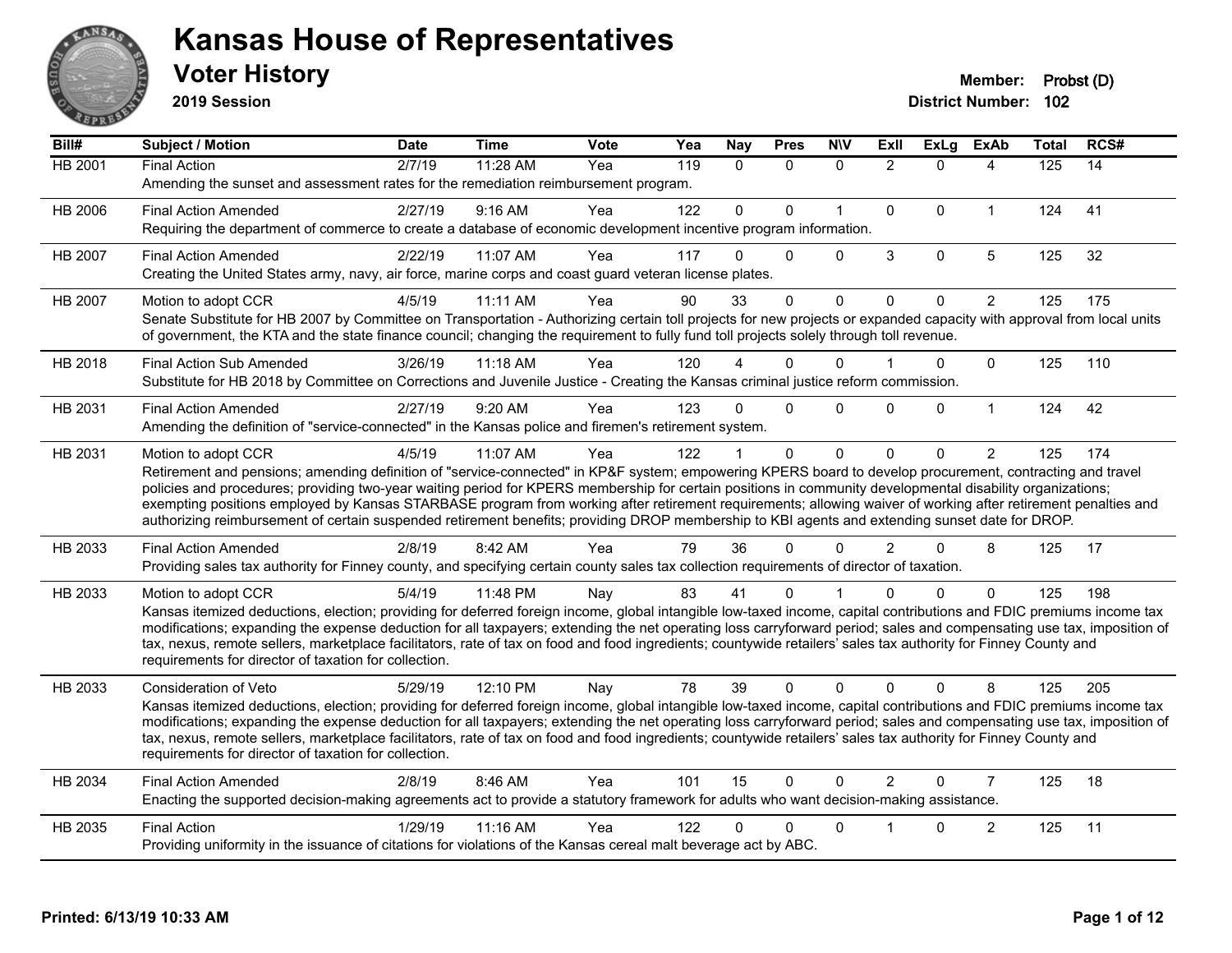

**2019 Session**

**Voter History Member: Probst (D)** 

| Bill#          | <b>Subject / Motion</b>                                                                                                                                                              | <b>Date</b> | <b>Time</b> | <b>Vote</b> | Yea              | <b>Nay</b>     | <b>Pres</b>  | <b>NIV</b>   | ExII           | <b>ExLg</b>    | <b>ExAb</b>    | <b>Total</b> | RCS#             |
|----------------|--------------------------------------------------------------------------------------------------------------------------------------------------------------------------------------|-------------|-------------|-------------|------------------|----------------|--------------|--------------|----------------|----------------|----------------|--------------|------------------|
| <b>HB 2035</b> | Motion to Concur                                                                                                                                                                     | 3/26/19     | 12:29 PM    | Yea         | $\overline{122}$ | 2              | $\Omega$     | $\mathbf{0}$ |                | $\Omega$       | $\mathbf{0}$   | 125          | $\overline{142}$ |
|                | Providing uniformity in the issuance of citations for violations of the Kansas cereal malt beverage act by ABC.                                                                      |             |             |             |                  |                |              |              |                |                |                |              |                  |
| HB 2038        | <b>Final Action</b>                                                                                                                                                                  | 2/7/19      | 11:29 AM    | Yea         | 114              | 5              | $\Omega$     | $\mathbf 0$  | $\overline{2}$ | $\mathbf{0}$   | $\overline{A}$ | 125          | 15               |
|                | Revoking spousal inheritance rights upon divorce.                                                                                                                                    |             |             |             |                  |                |              |              |                |                |                |              |                  |
| HB 2038        | Mot to Concur in Conference                                                                                                                                                          | 4/5/19      | 5:17 PM     | Yea         | 120              | $\mathbf{0}$   | $\mathbf 0$  | $\mathbf 0$  | $\mathbf{0}$   | $\mathbf 0$    | 5              | 125          | 187              |
|                | Revoking spousal inheritance rights upon divorce.                                                                                                                                    |             |             |             |                  |                |              |              |                |                |                |              |                  |
| HB 2039        | <b>Final Action Amended</b>                                                                                                                                                          | 2/7/19      | 11:30 AM    | Yea         | 119              | $\Omega$       | $\pmb{0}$    | $\mathbf 0$  | $\overline{2}$ | $\mathbf 0$    | $\overline{4}$ | 125          | 16               |
|                | Extending recognition of tribal court judgments pursuant to supreme court rules.                                                                                                     |             |             |             |                  |                |              |              |                |                |                |              |                  |
| HB 2039        | Motion to adopt CCR                                                                                                                                                                  | 4/5/19      | 3:00 PM     | Yea         | 121              | $\Omega$       | $\mathbf 0$  | $\Omega$     | $\Omega$       | $\Omega$       | $\overline{4}$ | 125          | 181              |
|                | Updating laws concerning limited liability companies; exempting animal shelters from registration requirements as charitable organizations.                                          |             |             |             |                  |                |              |              |                |                |                |              |                  |
| HB 2041        | <b>Final Action</b>                                                                                                                                                                  | 3/21/19     | 11:50 AM    | Yea         | 94               | 29             | $\mathbf 0$  | $\mathbf{0}$ | $\Omega$       |                | $\overline{1}$ | 125          | 99               |
|                | Prohibiting certain unfair or deceptive acts or practices under a life insurance policy for a living organ donor.                                                                    |             |             |             |                  |                |              |              |                |                |                |              |                  |
| HB 2044        | <b>Final Action</b>                                                                                                                                                                  | 2/6/19      | 11:18 AM    | Yea         | 115              |                | $\Omega$     | 0            | 5              |                | 3              | 125          | 12               |
|                | Income tax credit for taxpayer purchases of certain goods and services from qualified vendors providing employment for blind or disabled individuals.                                |             |             |             |                  |                |              |              |                |                |                |              |                  |
| HB 2048        | <b>Emergency Final Action Amended</b>                                                                                                                                                | 2/27/19     | 11:59 AM    | Yea         | 122              | $\overline{2}$ | $\mathbf{0}$ | $\Omega$     | $\Omega$       | $\Omega$       | $\Omega$       | 124          | 67               |
|                | Clarifying the definition of comparable offense under the Kansas criminal code.                                                                                                      |             |             |             |                  |                |              |              |                |                |                |              |                  |
| HB 2054        | <b>Final Action Amended</b>                                                                                                                                                          | 3/26/19     | 11:20 AM    | Yea         | 101              | 23             | $\mathbf 0$  | $\mathbf 0$  | $\mathbf 1$    | $\mathbf 0$    | $\mathbf{0}$   | 125          | 111              |
|                | Providing for fully-insured association health plans.                                                                                                                                |             |             |             |                  |                |              |              |                |                |                |              |                  |
|                |                                                                                                                                                                                      |             | 11:20 AM    |             |                  |                |              |              |                | 1              |                |              |                  |
| HB 2063        | <b>Final Action</b><br>Relating to the applicability of conditions for operating recreational trails.                                                                                | 2/6/19      |             | Yea         | 102              | 14             | $\mathbf 0$  | $\mathbf 0$  | 5              |                | 3              | 125          | 13               |
|                |                                                                                                                                                                                      |             |             |             |                  |                |              |              |                |                |                |              |                  |
| HB 2066        | <b>Final Action Amended</b><br>Expanding medicaid eligibility by enacting the KanCare bridge to a healthy Kansas program.                                                            | 3/21/19     | 12:10 PM    | Yea         | 69               | 54             | $\mathbf 0$  | $\mathbf 0$  | 0              | $\mathbf{1}$   | $\mathbf{1}$   | 125          | 100              |
|                |                                                                                                                                                                                      |             |             |             |                  |                |              |              |                |                |                |              |                  |
| HB 2070        | <b>Final Action</b><br>Designating a portion of United States highway 75 as the John Armstrong memorial highway.                                                                     | 2/20/19     | 11:20 AM    | Yea         | 121              | 0              | $\mathbf 0$  | $\mathbf{0}$ | $\overline{2}$ | $\mathbf 0$    | $\overline{2}$ | 125          | 22               |
|                |                                                                                                                                                                                      |             |             |             |                  |                |              |              |                |                |                |              |                  |
| HB 2070        | Motion to Concur                                                                                                                                                                     | 4/4/19      | 10:48 AM    | Yea         | 122              | $\Omega$       | $\Omega$     | $\Omega$     |                | $\Omega$       | $\overline{2}$ | 125          | 162              |
|                | Designating a portion of United States highway 75 as the John Armstrong memorial highway and a bridge on United States highway 77 as the SGT Kevin A. Gilbertson<br>memorial bridge. |             |             |             |                  |                |              |              |                |                |                |              |                  |
| HB 2082        | <b>Final Action Amended</b>                                                                                                                                                          | 3/21/19     | 12:11 PM    | Yea         | 122              | $\mathbf{1}$   | $\Omega$     | $\mathbf{0}$ | $\Omega$       | $\overline{1}$ | $\mathbf{1}$   | 125          | 101              |
|                | Allowing pharmacists to administer drugs pursuant to a prescription order.                                                                                                           |             |             |             |                  |                |              |              |                |                |                |              |                  |
| HB 2084        | <b>Final Action Amended</b>                                                                                                                                                          | 2/27/19     | 9:23 AM     | Yea         | 94               | 29             | $\pmb{0}$    | 0            | 0              | $\pmb{0}$      | 1              | 124          | 43               |
|                | Amending the Kansas 911 act.                                                                                                                                                         |             |             |             |                  |                |              |              |                |                |                |              |                  |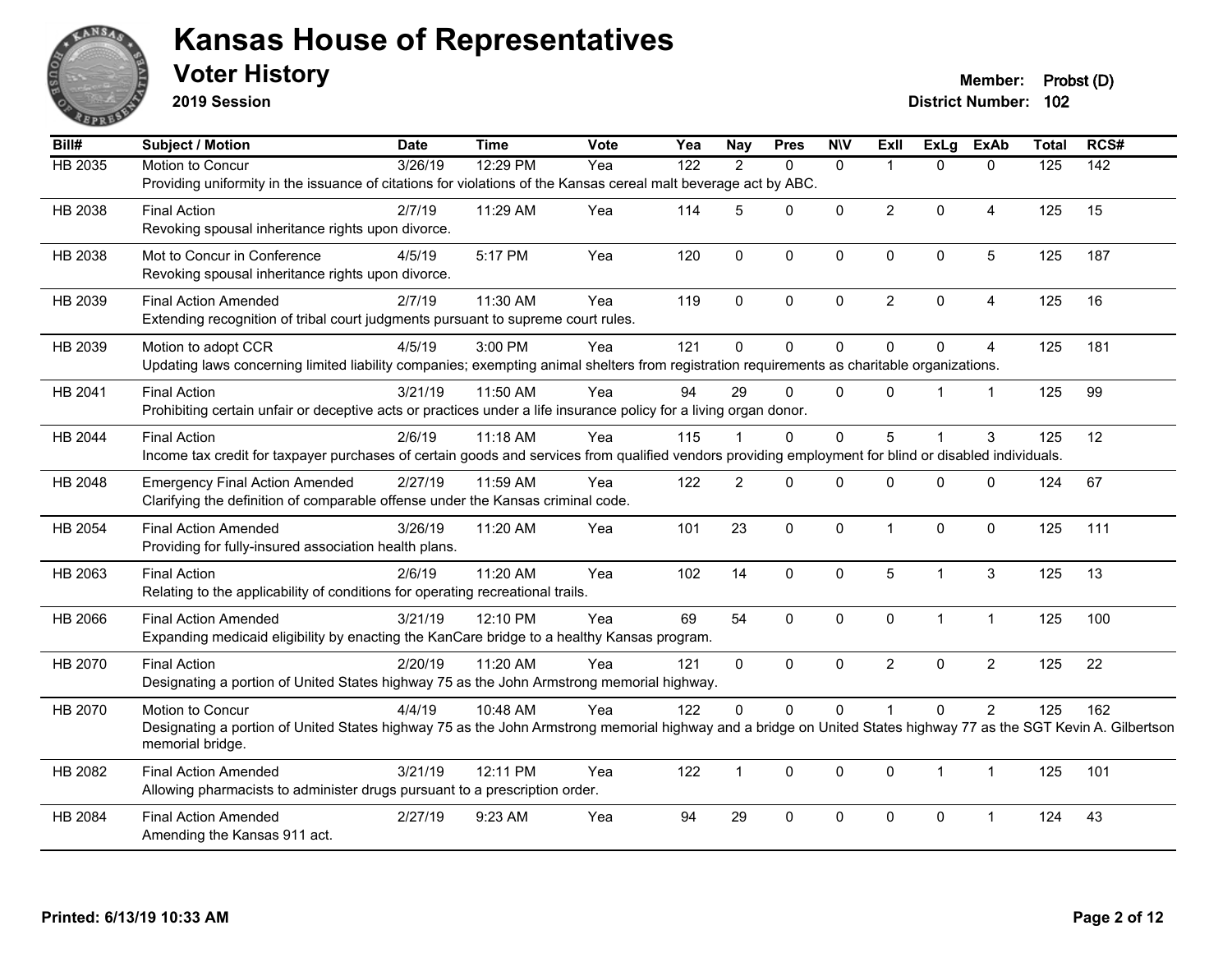

**2019 Session**

| Bill#          | Subject / Motion                                                                                                                                                                                                         | <b>Date</b> | <b>Time</b> | Vote | Yea | <b>Nay</b>      | <b>Pres</b> | <b>NIV</b>   | ExII                   | <b>ExLg</b>    | <b>ExAb</b>    | <b>Total</b> | RCS# |
|----------------|--------------------------------------------------------------------------------------------------------------------------------------------------------------------------------------------------------------------------|-------------|-------------|------|-----|-----------------|-------------|--------------|------------------------|----------------|----------------|--------------|------|
| <b>HB 2084</b> | Motion to Concur<br>Amending the Kansas 911 act.                                                                                                                                                                         | 4/4/19      | 10:57 AM    | Yea  | 87  | $\overline{35}$ | $\Omega$    | $\Omega$     | $\overline{1}$         | $\Omega$       | $\overline{2}$ | 125          | 163  |
| HB 2085        | <b>Final Action Amended</b><br>Concerning requirements for the reinstatement of a forfeited benefit unit of a rural water district.                                                                                      | 2/22/19     | 11:08 AM    | Yea  | 117 | $\Omega$        | $\Omega$    | $\mathbf{0}$ | 3                      | $\Omega$       | 5              | 125          | 33   |
| HB 2085        | Mot to Concur in Conference<br>Extending the repayment period for municipal loans for public water supply projects and clarifying the reinstatement requirements for rural water district forfeited<br>benefit units.    | 4/4/19      | 10:59 AM    | Yea  | 122 | $\mathbf 0$     | 0           | $\mathbf 0$  | $\overline{1}$         | $\Omega$       | $\overline{2}$ | 125          | 164  |
| <b>HB 2087</b> | <b>Final Action Amended</b><br>Allowing certain light screening material on motor vehicle windows.                                                                                                                       | 2/21/19     | 11:20 AM    | Yea  | 116 | $\mathbf{1}$    | 0           | $\mathbf 0$  | $\overline{4}$         | 1              | 3              | 125          | 26   |
| HB 2087        | Motion to adopt CCR<br>Changing the definition of school bus for purposes of the motor-fuel tax law.                                                                                                                     | 4/5/19      | 11:14 AM    | Yea  | 123 | $\mathbf{0}$    | 0           | $\mathbf 0$  | $\mathbf{0}$           | $\Omega$       | $\overline{2}$ | 125          | 176  |
| HB 2097        | <b>Final Action</b><br>Providing method for calculating cost of keeping civil prisoners in county jail.                                                                                                                  | 2/21/19     | 11:21 AM    | Yea  | 116 | $\mathbf{1}$    | $\Omega$    | $\mathbf 0$  | $\overline{4}$         | $\overline{1}$ | 3              | 125          | 27   |
| HB 2101        | <b>Final Action Amended</b><br>Updating state credit union statutes.                                                                                                                                                     | 2/22/19     | 11:09 AM    | Yea  | 116 | $\mathbf{1}$    | $\mathbf 0$ | $\pmb{0}$    | $\mathbf{3}$           | 0              | 5              | 125          | 34   |
| HB 2103        | <b>Final Action</b><br>Amending the revised Kansas code for care of children to provide requirements for placement of a child in a qualified residential treatment program.                                              | 2/27/19     | 9:24 AM     | Yea  | 122 | $\mathbf{1}$    | $\mathbf 0$ | 0            | $\Omega$               | $\mathbf 0$    | 1              | 124          | 44   |
| HB 2103        | Motion to Concur<br>Amending the revised Kansas code for care of children to provide requirements for placement of a child in a qualified residential treatment program.                                                 | 4/4/19      | 11:02 AM    | Yea  | 120 | $\mathcal{P}$   | $\Omega$    | $\Omega$     | $\overline{1}$         | $\Omega$       | $\mathcal{P}$  | 125          | 165  |
| HB 2104        | <b>Final Action Amended</b><br>Amendments related to driving under the influence, including preliminary screening tests, implied consent advisories and test refusal.                                                    | 2/21/19     | 11:22 AM    | Yea  | 117 | $\Omega$        | $\Omega$    | $\Omega$     | Δ                      |                | 3              | 125          | 28   |
| HB 2105        | <b>Final Action</b><br>Updating laws concerning limited liability companies.                                                                                                                                             | 2/21/19     | 11:23 AM    | Yea  | 117 | $\mathbf{0}$    | 0           | $\Omega$     | $\boldsymbol{\Lambda}$ | 1              | 3              | 125          | 29   |
| HB 2118        | <b>Final Action Amended</b><br>Providing income tax credits for aerospace and aviation program graduates and their employers.                                                                                            | 3/27/19     | 8:54 AM     | Yea  | 106 | 18              | $\mathbf 0$ | $\mathbf 0$  | $\mathbf 0$            | $\Omega$       | $\mathbf{1}$   | 125          | 149  |
| HB 2119        | <b>Final Action Amended</b><br>Empowering the KPERS board to develop policies and procedures relating to procurement, enter into certain contracts and allow travel for trustees and employees of<br>the system.         | 2/22/19     | $11:10$ AM  | Yea  | 117 | $\Omega$        | $\Omega$    | $\Omega$     | 3                      | $\Omega$       | 5              | 125          | 35   |
| HB 2119        | Motion to adopt CCR<br>Providing for licensed pharmacists to administer certain drugs, authorizing certain business entities to hire physicians and chiropractors and requiring electronic<br>prescriptions for opiates. | 4/5/19      | 5:14 PM     | Yea  | 117 | 3               | $\Omega$    | $\Omega$     | $\Omega$               | $\Omega$       | 5              | 125          | 186  |
| HB 2123        | <b>Final Action</b><br>Amending the Kansas national guard educational assistance act.                                                                                                                                    | 2/20/19     | 11:08 AM    | Yea  | 121 | $\mathbf 0$     | 0           | $\Omega$     | $\overline{2}$         | 0              | $\overline{2}$ | 125          | 23   |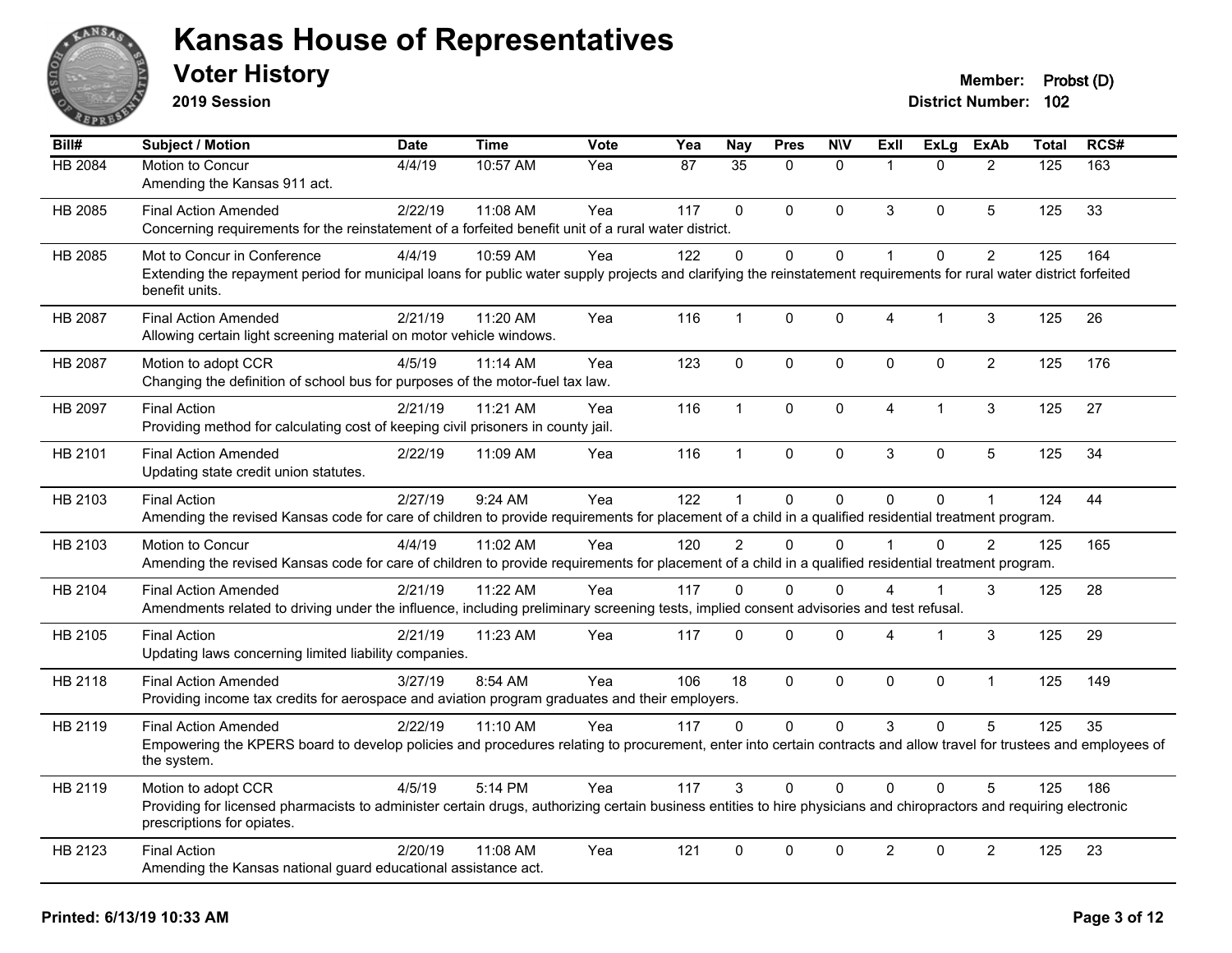

**2019 Session**

| Bill#               | <b>Subject / Motion</b>                                                                                                                                              | <b>Date</b> | <b>Time</b> | Vote | Yea | <b>Nay</b>     | <b>Pres</b>    | <b>NIV</b>   | ExII                 | <b>ExLg</b>             | <b>ExAb</b>    | <b>Total</b> | RCS#            |
|---------------------|----------------------------------------------------------------------------------------------------------------------------------------------------------------------|-------------|-------------|------|-----|----------------|----------------|--------------|----------------------|-------------------------|----------------|--------------|-----------------|
| $\overline{HB2125}$ | <b>Final Action</b>                                                                                                                                                  | 2/21/19     | 11:24 AM    | Yea  | 115 | 2              | $\Omega$       | $\mathbf{0}$ | $\overline{4}$       |                         | 3              | 125          | $\overline{30}$ |
|                     | Requiring licensees operating a motor vehicle to promptly deliver driver's license upon demand by authorized persons.                                                |             |             |      |     |                |                |              |                      |                         |                |              |                 |
| HB 2126             | <b>Final Action Amended</b>                                                                                                                                          | 2/27/19     | 9:25 AM     | Yea  | 113 | 10             | $\Omega$       | $\Omega$     | $\Omega$             | $\mathbf{0}$            | $\mathbf{1}$   | 124          | 45              |
|                     | Regulating the operation of electric-assisted scooters on roads and highways.                                                                                        |             |             |      |     |                |                |              |                      |                         |                |              |                 |
| HB 2126             | Motion to adopt CCR                                                                                                                                                  | 4/5/19      | 11:16 AM    | Yea  | 123 | $\pmb{0}$      | $\mathbf 0$    | $\mathbf 0$  | $\mathbf 0$          | $\mathbf 0$             | $\overline{c}$ | 125          | 177             |
|                     | Adopting the Driver's Privacy Protection Act.                                                                                                                        |             |             |      |     |                |                |              |                      |                         |                |              |                 |
| HB 2127             | <b>Final Action</b>                                                                                                                                                  | 2/21/19     | 11:25 AM    | Yea  | 117 | $\Omega$       | $\mathbf{0}$   | $\Omega$     | $\overline{4}$       | $\overline{\mathbf{1}}$ | 3              | 125          | 31              |
|                     | Eliminating the marking requirements for certain truck and truck tractors.                                                                                           |             |             |      |     |                |                |              |                      |                         |                |              |                 |
| HB 2133             | <b>Final Action Amended</b>                                                                                                                                          | 3/13/19     | 11:22 AM    | Yea  | 121 | $\overline{2}$ | $\pmb{0}$      | $\pmb{0}$    | $\mathbf 0$          | $\pmb{0}$               | $\mathbf{1}$   | 124          | 84              |
|                     | Required reporting for entities who deliver alcoholic liquors to consumers.                                                                                          |             |             |      |     |                |                |              |                      |                         |                |              |                 |
| HB 2137             | <b>Final Action</b>                                                                                                                                                  | 3/26/19     | 11:21 AM    | Yea  | 124 | $\mathbf 0$    | $\Omega$       | $\mathbf 0$  | $\blacktriangleleft$ | $\mathbf{0}$            | $\mathbf{0}$   | 125          | 112             |
|                     | Legislative review of exceptions to disclosure of public records under the Kansas open records act.                                                                  |             |             |      |     |                |                |              |                      |                         |                |              |                 |
| HB 2140             | <b>Final Action</b>                                                                                                                                                  | 2/27/19     | 9:27 AM     | Yea  | 123 | $\Omega$       | $\mathbf{0}$   | $\mathbf 0$  | $\Omega$             | $\mathbf 0$             | $\mathbf{1}$   | 124          | 46              |
|                     | Allowing agents of the KBI to participate in the Kansas DROP act and extending the sunset date for the act.                                                          |             |             |      |     |                |                |              |                      |                         |                |              |                 |
| HB 2140             | Motion to adopt CCR                                                                                                                                                  | 5/4/19      | 10:04 PM    | Yea  | 98  | 26             | $\mathbf{0}$   | $\mathbf{1}$ | $\Omega$             | $\Omega$                | $\mathbf{0}$   | 125          | 197             |
|                     | Providing sales tax authority for Dickinson, Finney, Jackson, Russell, Thomas and Wabaunsee counties; specifying certain county sales tax collection requirements of |             |             |      |     |                |                |              |                      |                         |                |              |                 |
|                     | director of taxation; and providing a sales tax exemption for sales of certain coins or bullion.                                                                     |             |             |      |     |                |                |              |                      |                         |                |              |                 |
| HB 2143             | <b>Final Action</b>                                                                                                                                                  | 2/20/19     | 11:09 AM    | Yea  | 121 | $\Omega$       | $\mathbf{0}$   | $\mathbf 0$  | $\overline{2}$       | $\mathbf 0$             | $\overline{2}$ | 125          | 24              |
|                     | Updating the version of risk-based capital instructions in effect.                                                                                                   |             |             |      |     |                |                |              |                      |                         |                |              |                 |
| HB 2144             | <b>Emergency Final Action Amended</b>                                                                                                                                | 2/27/19     | 12:02 PM    | Nay  | 84  | 40             | $\mathbf{0}$   | $\Omega$     | $\Omega$             | $\mathbf 0$             | 0              | 124          | 68              |
|                     | Budget and taxing authority of community colleges; articulation of credits; and student residency requirements.                                                      |             |             |      |     |                |                |              |                      |                         |                |              |                 |
| HB 2144             | Mot to Concur in Conference                                                                                                                                          | 4/4/19      | 11:06 AM    | Yea  | 116 | 6              | $\Omega$       | $\Omega$     | $\blacktriangleleft$ | $\mathbf{0}$            | $\overline{2}$ | 125          | 166             |
|                     | Requiring community colleges to publish certain taxpayer and student transparency data.                                                                              |             |             |      |     |                |                |              |                      |                         |                |              |                 |
| HB 2147             | <b>Final Action Amended</b>                                                                                                                                          | 2/27/19     | 9:28 AM     | Yea  | 123 | $\mathbf 0$    | $\mathbf{0}$   | $\mathbf 0$  | $\Omega$             | $\mathbf{0}$            | $\mathbf{1}$   | 124          | 47              |
|                     | Increasing bond maturity limitations in the Kansas rural housing incentive district act.                                                                             |             |             |      |     |                |                |              |                      |                         |                |              |                 |
| HB 2154             | <b>Final Action</b>                                                                                                                                                  | 3/27/19     | 8:56 AM     | Yea  | 111 | 12             | $\overline{1}$ | $\pmb{0}$    | $\mathbf 0$          | $\mathbf 0$             | $\mathbf{1}$   | 125          | 150             |
|                     | Making unemployment benefits available for federal and state employees who are required to work without pay.                                                         |             |             |      |     |                |                |              |                      |                         |                |              |                 |
| HB 2160             | <b>Final Action Amended</b>                                                                                                                                          | 3/8/19      | 8:38 AM     | Yea  | 112 | $\overline{7}$ | $\Omega$       | 0            | $\Omega$             | $\overline{1}$          | 4              | 124          | 78              |
|                     | Providing sales tax authority for Wabaunsee county.                                                                                                                  |             |             |      |     |                |                |              |                      |                         |                |              |                 |
| HB 2167             | <b>Final Action Amended</b>                                                                                                                                          | 2/27/19     | 9:34 AM     | Nay  | 63  | 60             | $\mathbf 0$    | 0            | $\Omega$             | $\pmb{0}$               | $\overline{1}$ | 124          | 48              |
|                     | Establishing a system for the transfer of certain deer hunting permits to nonresidents.                                                                              |             |             |      |     |                |                |              |                      |                         |                |              |                 |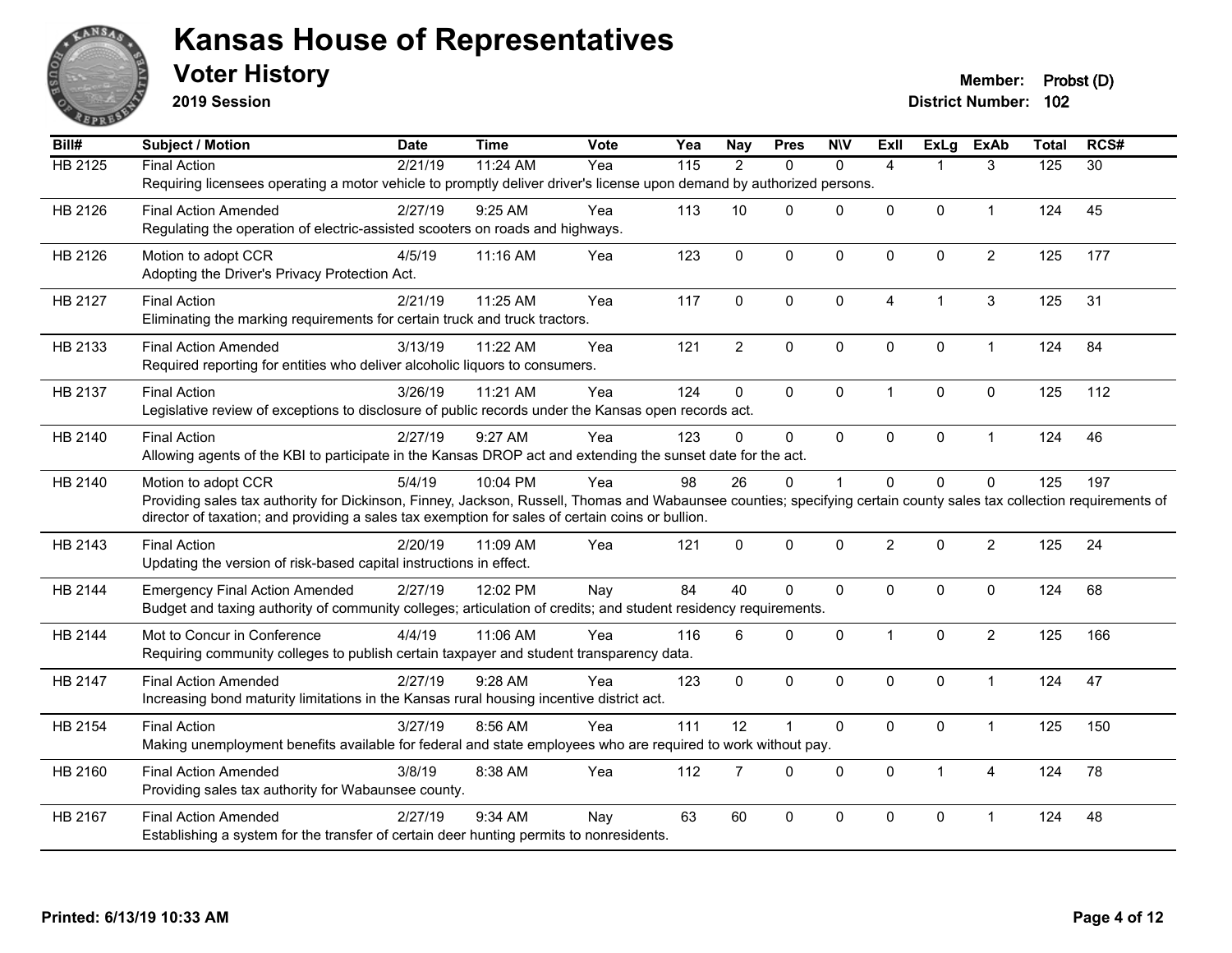

**2019 Session**

| Bill#          | <b>Subject / Motion</b>                                                                                                                                                                               | <b>Date</b> | <b>Time</b> | Vote | Yea              | <b>Nay</b>     | <b>Pres</b> | <b>NIV</b>   | Exll           | ExLg     | <b>ExAb</b>    | <b>Total</b>     | RCS# |
|----------------|-------------------------------------------------------------------------------------------------------------------------------------------------------------------------------------------------------|-------------|-------------|------|------------------|----------------|-------------|--------------|----------------|----------|----------------|------------------|------|
| <b>HB 2167</b> | Motion to adopt CCR                                                                                                                                                                                   | 4/5/19      | 6:17 PM     | Yea  | $\overline{114}$ | $\mathcal{R}$  | $\Omega$    | 3            | $\Omega$       | $\Omega$ | 5              | $\overline{125}$ | 189  |
|                | Senate Substitute for HB 2167 by Committee on Agriculture and Natural Resources - Establishing a commercial industrial hemp program.                                                                  |             |             |      |                  |                |             |              |                |          |                |                  |      |
| HB 2168        | <b>Final Action Amended</b>                                                                                                                                                                           | 2/27/19     | 9:35 AM     | Yea  | 122              |                | 0           | $\Omega$     | <sup>0</sup>   | 0        | 1              | 124              | 49   |
|                | Authorizing the state board of regents to sell and convey certain real property in Cherokee, Riley, Saline and Douglas counties on behalf of Kansas state university and<br>the university of Kansas. |             |             |      |                  |                |             |              |                |          |                |                  |      |
| HB 2173        | <b>Final Action Amended</b><br>Establishing a commercial industrial hemp program.                                                                                                                     | 3/26/19     | 11:22 AM    | Yea  | 119              | 5              | 0           | $\mathbf{0}$ | $\mathbf{1}$   | 0        | $\mathbf 0$    | 125              | 113  |
| HB 2174        | <b>Final Action</b><br>Extending the sunset date of the state use law for five years.                                                                                                                 | 2/27/19     | 9:36 AM     | Yea  | 123              | $\mathbf 0$    | 0           | $\pmb{0}$    | $\mathbf 0$    | 0        | $\mathbf{1}$   | 124              | 50   |
| HB 2177        | <b>Final Action</b>                                                                                                                                                                                   | 2/27/19     | 9:38 AM     | Yea  | 122              | $\overline{2}$ | $\Omega$    | $\mathbf{0}$ | $\mathbf{0}$   | 0        | $\mathbf 0$    | 124              | 51   |
|                | Pertaining to the accounting treatment of certain derivative instruments of fixed index annuities.                                                                                                    |             |             |      |                  |                |             |              |                |          |                |                  |      |
| HB 2177        | Motion to adopt CCR                                                                                                                                                                                   | 4/5/19      | 3:04 PM     | Yea  | 120              |                | $\Omega$    | $\Omega$     | $\Omega$       | $\Omega$ | $\overline{4}$ | 125              | 182  |
|                | Updating accounting and reporting requirements of hedging transactions, risk-based capital instructions and enterprise risk reports and updating definitions for<br>fraudulent insurance acts.        |             |             |      |                  |                |             |              |                |          |                |                  |      |
| HB 2178        | <b>Final Action Amended</b><br>Amending the Kansas underground utility damage prevention act.                                                                                                         | 2/27/19     | 9:39 AM     | Yea  | 122              | $\overline{2}$ | $\Omega$    | $\mathbf{0}$ | $\mathbf{0}$   | 0        | $\mathbf 0$    | 124              | 52   |
| HB 2178        | Motion to Concur                                                                                                                                                                                      | 4/1/19      | 2:17 PM     | Yea  | 120              | $\mathbf{0}$   | 0           | $\mathbf{1}$ | $\overline{1}$ | $\Omega$ | 3              | 125              | 160  |
|                | Amending the Kansas underground utility damage prevention act.                                                                                                                                        |             |             |      |                  |                |             |              |                |          |                |                  |      |
| HB 2179        | <b>Final Action</b>                                                                                                                                                                                   | 3/25/19     | 10:32 AM    | Yea  | 124              | $\mathbf 0$    | 0           | $\mathbf 0$  | $\mathbf{1}$   | 0        | 0              | 125              | 102  |
|                | Adopting the Driver's Privacy Protection Act.                                                                                                                                                         |             |             |      |                  |                |             |              |                |          |                |                  |      |
| HB 2185        | <b>Final Action Amended</b>                                                                                                                                                                           | 2/27/19     | 9:40 AM     | Yea  | 123              | $\mathbf{1}$   | $\Omega$    | $\mathbf 0$  | $\mathbf{0}$   | 0        | $\mathbf 0$    | 124              | 53   |
|                | Clarifying the naturopathic medicine scope of practice to include diagnostic imaging.                                                                                                                 |             |             |      |                  |                |             |              |                |          |                |                  |      |
| HB 2188        | <b>Final Action</b>                                                                                                                                                                                   | 3/19/19     | 11:20 AM    | Yea  | 125              | $\mathbf{0}$   | $\Omega$    | $\Omega$     | $\Omega$       | $\Omega$ | $\mathbf 0$    | 125              | 88   |
|                | Dissolving the White Clay watershed district no. 26, city of Atchison assumes obligations and amending the tax lid relating to the dissolution of any taxing subdivision.                             |             |             |      |                  |                |             |              |                |          |                |                  |      |
| HB 2191        | <b>Final Action</b>                                                                                                                                                                                   | 2/27/19     | 9:41 AM     | Yea  | 124              | $\mathbf{0}$   | 0           | 0            | $\mathbf 0$    | 0        | $\pmb{0}$      | 124              | 54   |
|                | Amending the procedure for execution of a search warrant for electronically stored information.                                                                                                       |             |             |      |                  |                |             |              |                |          |                |                  |      |
| HB 2198        | <b>Final Action</b>                                                                                                                                                                                   | 2/27/19     | 9:45 AM     | Yea  | 89               | 35             | $\Omega$    | $\mathbf{0}$ | $\mathbf{0}$   | 0        | $\mathbf{0}$   | 124              | 55   |
|                | Allowing the use of expedited partner therapy to treat a sexually transmitted disease.                                                                                                                |             |             |      |                  |                |             |              |                |          |                |                  |      |
| HB 2199        | <b>Final Action</b>                                                                                                                                                                                   | 2/20/19     | 11:10 AM    | Yea  | 120              | $\mathbf{1}$   | $\Omega$    | $\mathbf{0}$ | $\overline{2}$ | 0        | $\overline{2}$ | 125              | 25   |
|                | Amending documentation requirements related to preparation of dead bodies.                                                                                                                            |             |             |      |                  |                |             |              |                |          |                |                  |      |
| HB 2201        | <b>Final Action</b>                                                                                                                                                                                   | 2/25/19     | 11:20 AM    | Yea  | 118              | $\Omega$       | $\Omega$    | $\Omega$     | $\overline{1}$ |          | 4              | 124              | 37   |
|                | Updating statutory references necessitated by 2012 executive reorganization order no. 41 related to administration of tuberculosis programs.                                                          |             |             |      |                  |                |             |              |                |          |                |                  |      |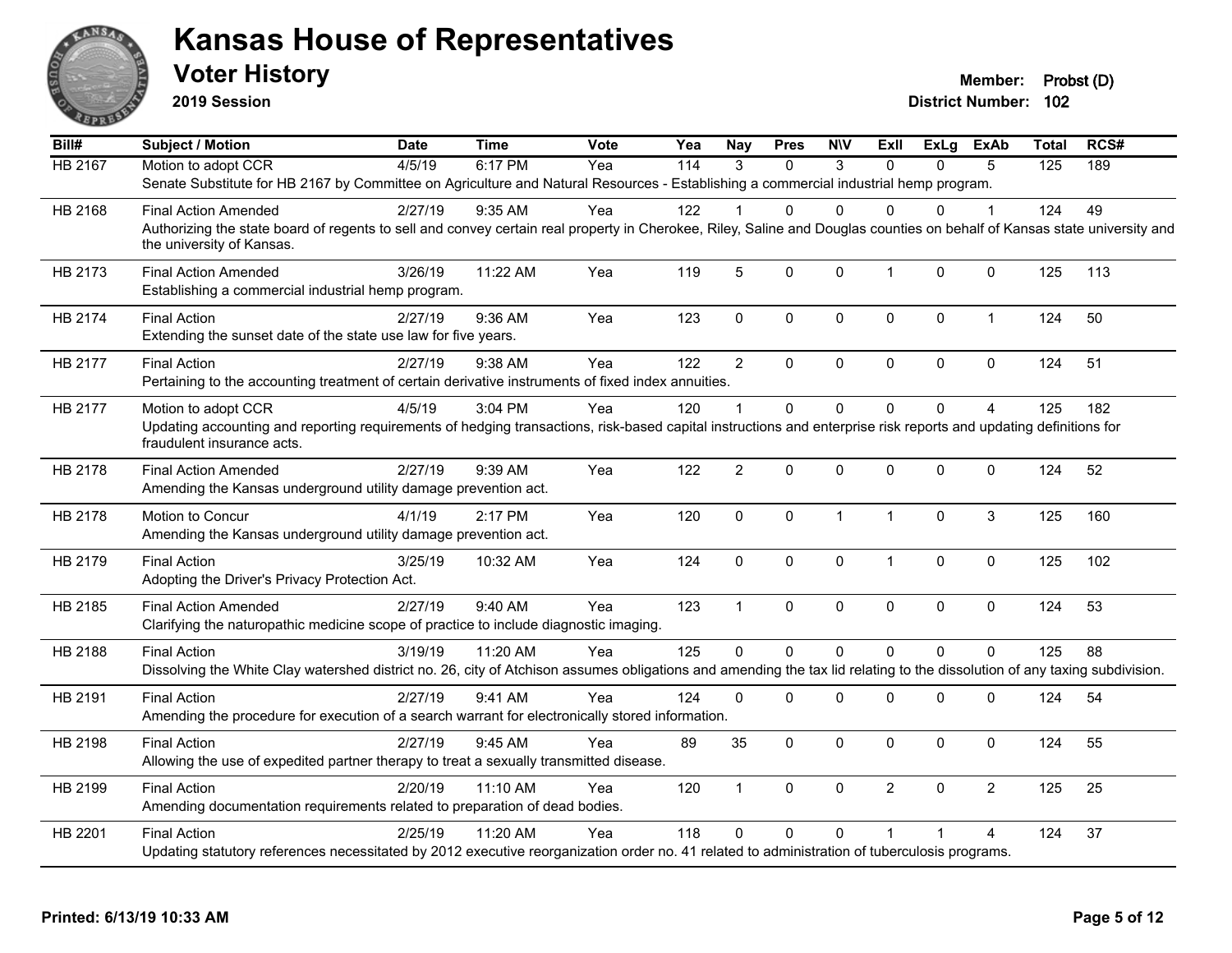

**2019 Session**

| Bill#   | <b>Subject / Motion</b>                                                                                                                                                                                                                                                                                                                              | <b>Date</b> | <b>Time</b> | Vote | Yea | <b>Nay</b>     | <b>Pres</b>  | <b>NIV</b>     | Exll         | ExLg     | ExAb           | <b>Total</b> | RCS# |
|---------|------------------------------------------------------------------------------------------------------------------------------------------------------------------------------------------------------------------------------------------------------------------------------------------------------------------------------------------------------|-------------|-------------|------|-----|----------------|--------------|----------------|--------------|----------|----------------|--------------|------|
| HB 2203 | <b>Emergency Final Action</b>                                                                                                                                                                                                                                                                                                                        | 2/27/19     | 11:58 AM    | Yea  | 92  | 32             | $\Omega$     | $\Omega$       | $\Omega$     | $\Omega$ | $\Omega$       | 124          | 66   |
|         | Exempting individuals employed by the Kansas academies of U.S. department of defense STARBASE program from KPERS working after retirement requirements<br>and authorizing reimbursement of suspended retirement benefits for certain retirants.                                                                                                      |             |             |      |     |                |              |                |              |          |                |              |      |
| HB 2203 | Motion to adopt CCR<br>Reconciling amendments to certain statutes.                                                                                                                                                                                                                                                                                   | 5/5/19      | 1:04 AM     | Yea  | 121 | $\Omega$       | $\mathbf{0}$ | $\overline{4}$ | $\Omega$     | $\Omega$ | $\Omega$       | 125          | 202  |
| HB 2206 | <b>Final Action</b><br>Changing the bonding and cost requirements for animals taken into custody under a violation of cruelty to animals.                                                                                                                                                                                                            | 2/27/19     | 9:46 AM     | Yea  | 124 | $\Omega$       | $\Omega$     | $\Omega$       | $\mathbf{0}$ | $\Omega$ | $\mathbf 0$    | 124          | 56   |
| HB 2209 | <b>Final Action</b><br>Authorizing the state board of regents to purchase cybersecurity insurance.                                                                                                                                                                                                                                                   | 2/27/19     | 9:47 AM     | Yea  | 124 | $\Omega$       | $\mathbf{0}$ | 0              | $\mathbf 0$  | 0        | $\mathbf 0$    | 124          | 57   |
| HB 2209 | Motion to Adopt CCR<br>Establishing the unclaimed life insurance benefits act, updating certain definitions pertaining to unfair trade practices and association health plans, and providing for<br>third party administrator fees, the purchase of cybersecurity insurance by the Kansas board of regents and certain healthcare benefits coverage. | 4/5/19      | 12:50 PM    | Nay  | 84  | 39             | $\mathbf{0}$ | $\Omega$       | $\Omega$     | $\Omega$ | $\overline{2}$ | 125          | 180  |
| HB 2211 | <b>Final Action</b><br>Allowing judges to waive or reduce driver's license reinstatement fees.                                                                                                                                                                                                                                                       | 2/27/19     | 9:48 AM     | Yea  | 122 | $\overline{2}$ | $\Omega$     | $\Omega$       | $\Omega$     | $\Omega$ | $\mathbf{0}$   | 124          | 58   |
| HB 2214 | <b>Final Action Amended</b><br>Changing the definition of school bus for purposes of the motor-fuel tax law.                                                                                                                                                                                                                                         | 2/27/19     | 9:49 AM     | Yea  | 124 | $\mathbf{0}$   | $\Omega$     | $\mathbf 0$    | $\mathbf{0}$ | $\Omega$ | $\mathbf 0$    | 124          | 59   |
| HB 2214 | Motion to Adopt CCR<br>Senate Substitute for HB 2214 by Committee on Transportation - Providing for an increase in registration fees for electric and hybrid vehicles.                                                                                                                                                                               | 4/5/19      | 3:23 PM     | Nav  | 80  | 41             | $\Omega$     | $\Omega$       | $\Omega$     | $\Omega$ | 4              | 125          | 183  |
| HB 2215 | <b>Final Action</b><br>Kansas state fair board is authorized to create a nonprofit corporation for the benefit of the state fair.                                                                                                                                                                                                                    | 2/26/19     | 9:23 AM     | Yea  | 122 | $\Omega$       | $\Omega$     | 1              | $\Omega$     | $\Omega$ | 1              | 124          | 38   |
| HB 2223 | <b>Emergency Final Action Amended</b><br>Replacing vineyard permits with producer permits to allow individuals to use a wider variety of agricultural products in the production of wine under such permit.                                                                                                                                          | 2/27/19     | 12:03 PM    | Yea  | 124 | $\Omega$       | $\Omega$     | $\mathbf 0$    | $\Omega$     | $\Omega$ | $\Omega$       | 124          | 69   |
| HB 2223 | Motion to adopt CCR<br>Adopting economic development program evaluation and information disclosure regimes and expanding economic development incentive financing to address<br>housing shortages.                                                                                                                                                   | 5/2/19      | 11:35 AM    | Yea  | 123 | 0              | $\Omega$     |                | $\Omega$     | 0        |                | 125          | 191  |
| HB 2225 | <b>Final Action</b><br>Adding on-track train equipment to the circumstances that a vehicle driver must stop at railroad crossings.                                                                                                                                                                                                                   | 2/27/19     | 9:50 AM     | Yea  | 121 | 3              | $\Omega$     | $\mathbf 0$    | $\mathbf{0}$ | $\Omega$ | $\mathbf 0$    | 124          | 60   |
| HB 2225 | Motion to adopt CCR<br>Senate Substitute for HB 2225 by Committee on Transportation - Providing for an increase in permit fees for oversize or overweight vehicles and required registration<br>for escort vehicle service operators.                                                                                                                | 4/5/19      | 11:19 AM    | Yea  | 91  | 32             | $\Omega$     | $\Omega$       | $\Omega$     | $\Omega$ | $\overline{2}$ | 125          | 178  |
| HB 2239 | <b>Final Action Amended</b><br>Liquor sales by licensees in common consumption areas.                                                                                                                                                                                                                                                                | 2/27/19     | 9:51 AM     | Yea  | 121 | 3              | $\Omega$     | $\Omega$       | $\Omega$     | $\Omega$ | $\mathbf{0}$   | 124          | 61   |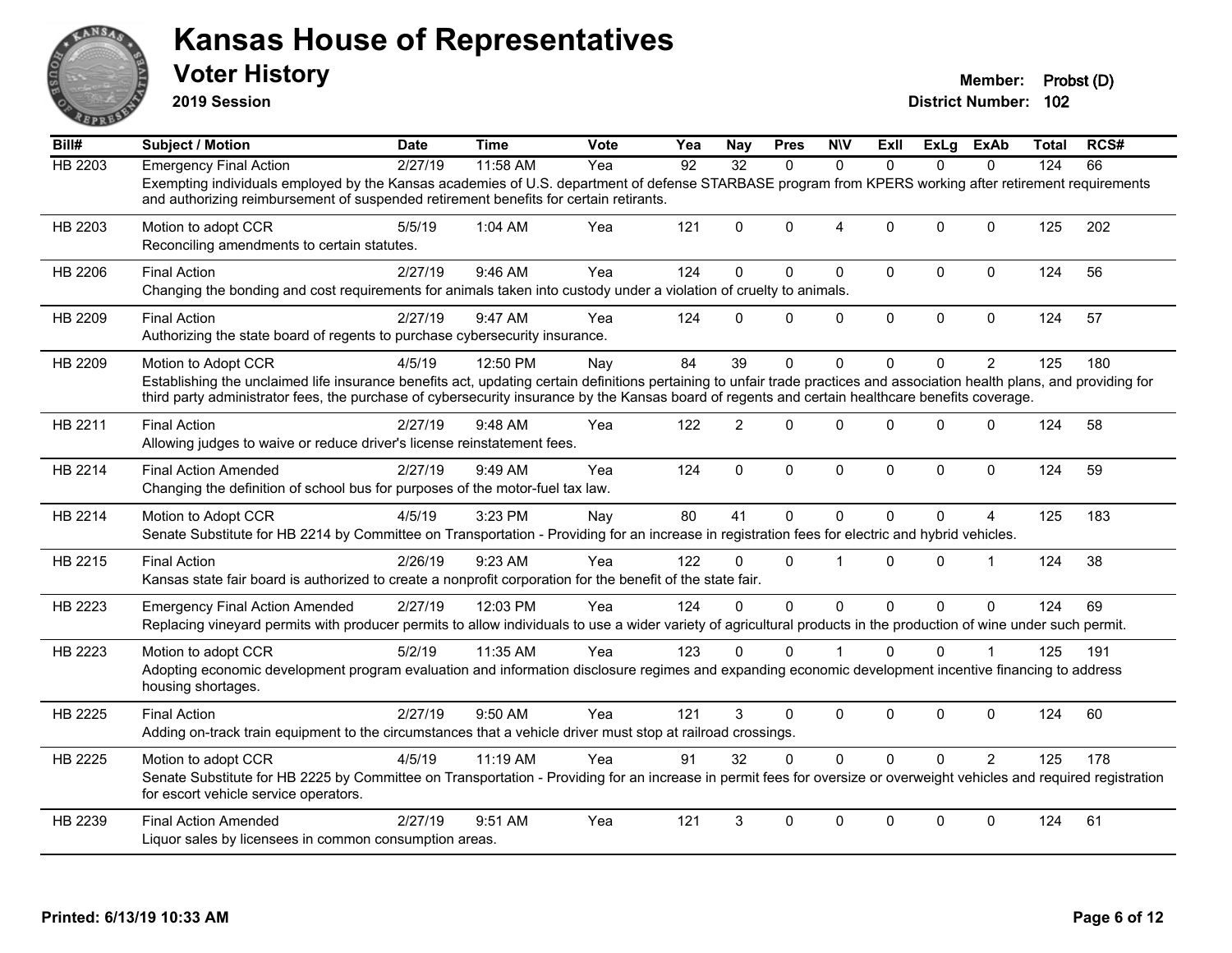

**2019 Session**

| Bill#          | Subject / Motion                                                                                                                                                                                                                                                                                                                                      | <b>Date</b> | Time     | <b>Vote</b> | Yea            | <b>Nay</b>     | <b>Pres</b>  | <b>NIV</b>     | ExII                 | <b>ExLg</b>  | <b>ExAb</b>    | Total | RCS# |
|----------------|-------------------------------------------------------------------------------------------------------------------------------------------------------------------------------------------------------------------------------------------------------------------------------------------------------------------------------------------------------|-------------|----------|-------------|----------------|----------------|--------------|----------------|----------------------|--------------|----------------|-------|------|
| HB 2243        | <b>Final Action Amended</b>                                                                                                                                                                                                                                                                                                                           | 2/27/19     | 9:52 AM  | Yea         | 118            | 6              | $\mathbf{0}$ | $\mathbf{0}$   | $\Omega$             | $\Omega$     | $\mathbf{0}$   | 124   | 62   |
|                | Exempting animal shelters from registration requirements as a charitable organization.                                                                                                                                                                                                                                                                |             |          |             |                |                |              |                |                      |              |                |       |      |
| HB 2244        | <b>Final Action Amended</b>                                                                                                                                                                                                                                                                                                                           | 3/27/19     | 9:00 AM  | Yea         | 89             | 35             | $\mathbf{0}$ | $\Omega$       | $\Omega$             | $\Omega$     | $\overline{1}$ | 125   | 151  |
|                | Authorizing the use of cannabidiol treatment preparation to treat certain medical conditions.                                                                                                                                                                                                                                                         |             |          |             |                |                |              |                |                      |              |                |       |      |
| HB 2246        | <b>Final Action</b>                                                                                                                                                                                                                                                                                                                                   | 2/27/19     | 9:15 AM  | Yea         | 121            | $\mathbf{1}$   | $\mathbf{0}$ | $\mathbf{1}$   | $\Omega$             | $\mathbf 0$  | $\overline{1}$ | 124   | 40   |
|                | Changing the requirements to begin production on distinctive license plates.                                                                                                                                                                                                                                                                          |             |          |             |                |                |              |                |                      |              |                |       |      |
| HB 2246        | Mot to Concur in Conference                                                                                                                                                                                                                                                                                                                           | 4/5/19      | 3:47 PM  | Nay         | $\overline{7}$ | 114            | $\mathbf 0$  | $\mathbf 0$    | $\mathbf 0$          | $\pmb{0}$    | $\overline{4}$ | 125   | 185  |
|                | Changing the requirements to begin production on distinctive license plates and providing for the proud educator, alpha kappa alpha, knights of Columbus and current<br>and veteran members of the United States army, navy, marine corps, air force and coast guard license plates.                                                                  |             |          |             |                |                |              |                |                      |              |                |       |      |
| HB 2248        | <b>Final Action</b>                                                                                                                                                                                                                                                                                                                                   | 2/27/19     | 9:54 AM  | Yea         | 122            | $\overline{2}$ | $\Omega$     | $\Omega$       | $\Omega$             | $\Omega$     | $\mathbf{0}$   | 124   | 63   |
|                | Allowing all-terrain vehicles to cross federal or state highways.                                                                                                                                                                                                                                                                                     |             |          |             |                |                |              |                |                      |              |                |       |      |
| HB 2248        | Motion to adopt CCR                                                                                                                                                                                                                                                                                                                                   | 5/5/19      | 1:20 AM  | Yea         | 110            | 11             | $\Omega$     | 4              | $\Omega$             | $\Omega$     | $\mathbf{0}$   | 125   | 203  |
|                | Delaying enforcement of the scrap metal theft reduction act, transferring responsibility for the scrap metal database to the Kansas bureau of investigation, reducing the                                                                                                                                                                             |             |          |             |                |                |              |                |                      |              |                |       |      |
|                | registration fee for scrap metal dealers and changing scrap metal dealer obligations under the scrap metal theft reduction act; amending the definition of "consumer<br>transaction" and "supplier" in the Kansas consumer protection act.                                                                                                            |             |          |             |                |                |              |                |                      |              |                |       |      |
|                |                                                                                                                                                                                                                                                                                                                                                       |             |          |             |                |                |              |                |                      |              |                |       |      |
| <b>HB 2274</b> | <b>Final Action Amended</b>                                                                                                                                                                                                                                                                                                                           | 3/26/19     | 11:28 AM | Nay         | 85             | 39             | $\mathbf{0}$ | $\Omega$       |                      | $\Omega$     | $\mathbf{0}$   | 125   | 114  |
|                | Requiring notification to patients that the effects of a medication abortion may be reversible.                                                                                                                                                                                                                                                       |             |          |             |                |                |              |                |                      |              |                |       |      |
| HB 2279        | <b>Emergency Final Action Amended</b>                                                                                                                                                                                                                                                                                                                 | 2/27/19     | 12:07 PM | Yea         | 124            | $\Omega$       | $\mathbf{0}$ | 0              | $\Omega$             | $\mathbf{0}$ | $\mathbf{0}$   | 124   | 73   |
|                | Requiring law enforcement officers to provide information about timing of release from custody when an arrest is made following a domestic violence call.                                                                                                                                                                                             |             |          |             |                |                |              |                |                      |              |                |       |      |
| HB 2281        | <b>Final Action</b>                                                                                                                                                                                                                                                                                                                                   | 2/27/19     | 9:55 AM  | Nay         | 102            | 22             | $\mathbf 0$  | $\mathbf{0}$   | 0                    | $\mathbf 0$  | $\mathbf{0}$   | 124   | 64   |
|                | Providing that a court order modifying a criminal sentence only modifies the portion of the sentence referenced by the court and not remaining portions of the original<br>sentence.                                                                                                                                                                  |             |          |             |                |                |              |                |                      |              |                |       |      |
|                |                                                                                                                                                                                                                                                                                                                                                       |             |          |             |                |                |              |                |                      |              |                |       |      |
| HB 2290        | <b>Final Action Amended</b>                                                                                                                                                                                                                                                                                                                           | 2/27/19     | 9:56 AM  | Yea         | 124            | $\Omega$       | $\mathbf{0}$ | $\Omega$       | $\Omega$             | $\Omega$     | $\mathbf{0}$   | 124   | 65   |
|                | Creating a crime victims compensation division within the attorney general's office.                                                                                                                                                                                                                                                                  |             |          |             |                |                |              |                |                      |              |                |       |      |
| HB 2290        | Motion to adopt CCR                                                                                                                                                                                                                                                                                                                                   | 5/5/19      | 12:25 AM | Yea         | 123            | $\mathbf{0}$   | $\Omega$     | $\overline{2}$ | $\Omega$             | $\Omega$     | $\mathbf{0}$   | 125   | 201  |
|                | Establishing the Kansas closed case task force; creating the Kansas criminal justice reform commission; concerning criminal history record checks for entities                                                                                                                                                                                        |             |          |             |                |                |              |                |                      |              |                |       |      |
|                | providing care to children, the elderly or individuals with disabilities; creating a Kansas victim information and notification everyday (VINE) coordinator, a Kansas youth<br>suicide prevention coordinator, and a crime victims compensation division within the office of the attorney general; legislative review of exceptions to disclosure of |             |          |             |                |                |              |                |                      |              |                |       |      |
|                | public records under the Kansas open records act; and changing tort claims fund obligations for claims involving alleged violations of the Kansas open meetings act                                                                                                                                                                                   |             |          |             |                |                |              |                |                      |              |                |       |      |
|                | and open records act.                                                                                                                                                                                                                                                                                                                                 |             |          |             |                |                |              |                |                      |              |                |       |      |
| HB 2307        | <b>Final Action Amended</b>                                                                                                                                                                                                                                                                                                                           | 3/26/19     | 11:32 AM | Yea         | 91             | 33             | $\mathbf{0}$ | $\Omega$       | $\blacktriangleleft$ | $\mathbf{0}$ | $\mathbf{0}$   | 125   | 115  |
|                | Establishing non-covered dental benefits under health insurance plans and limitations on plan changes.                                                                                                                                                                                                                                                |             |          |             |                |                |              |                |                      |              |                |       |      |
| HB 2314        | <b>Final Action Amended</b>                                                                                                                                                                                                                                                                                                                           | 3/26/19     | 11:33 AM | Yea         | 97             | 27             | $\mathbf{0}$ | 0              |                      | $\mathbf 0$  | $\mathbf 0$    | 125   | 116  |
|                | Rehabilitation of abandoned property by cities.                                                                                                                                                                                                                                                                                                       |             |          |             |                |                |              |                |                      |              |                |       |      |
|                |                                                                                                                                                                                                                                                                                                                                                       |             |          |             |                |                |              |                |                      |              |                |       |      |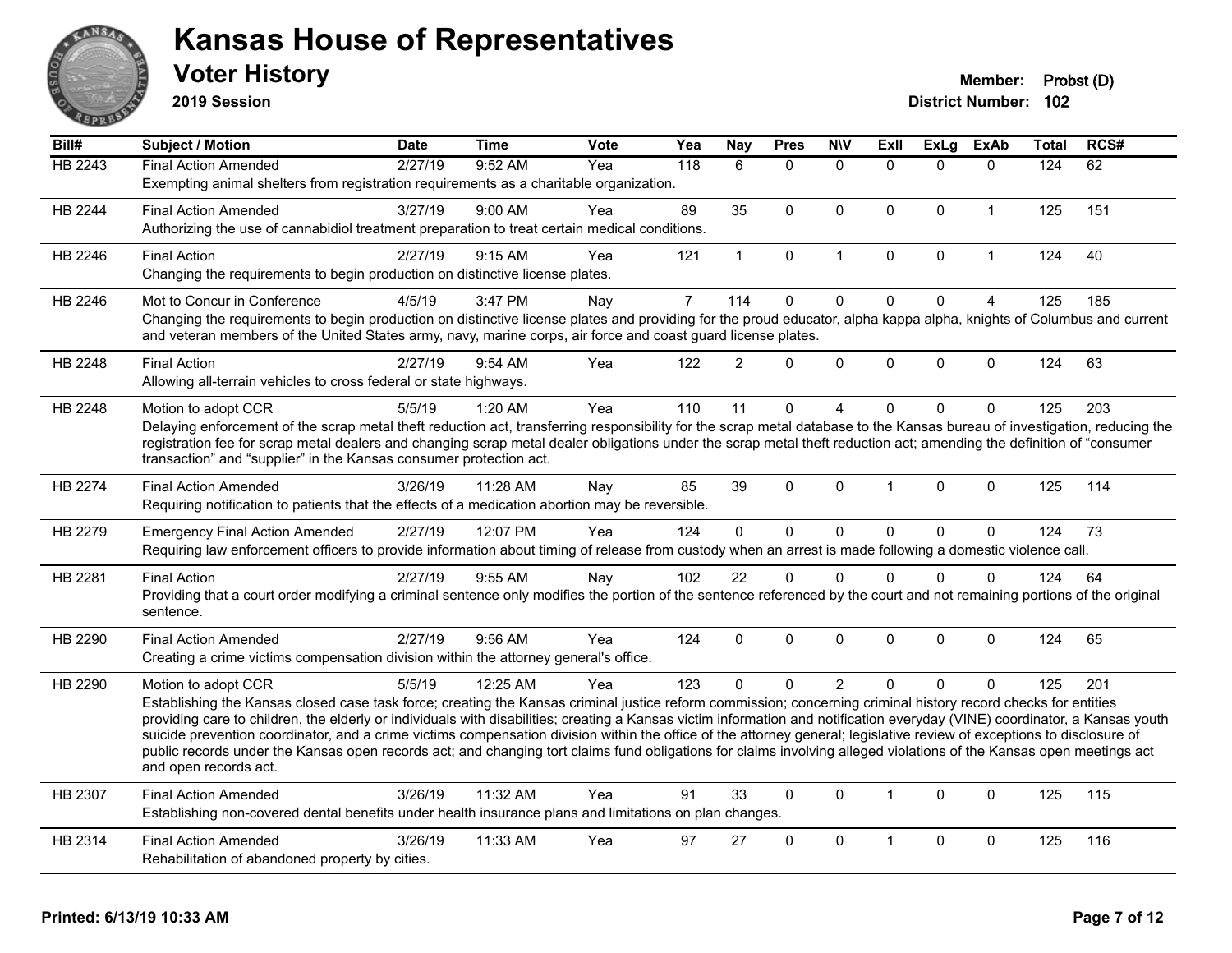

**2019 Session**

| Bill#           | <b>Subject / Motion</b>                                                                                                                                                | Date    | <b>Time</b> | Vote | Yea | <b>Nay</b>     | <b>Pres</b>  | <b>N\V</b>     | ExII           | <b>ExLg</b> | <b>ExAb</b>    | Total | RCS#           |
|-----------------|------------------------------------------------------------------------------------------------------------------------------------------------------------------------|---------|-------------|------|-----|----------------|--------------|----------------|----------------|-------------|----------------|-------|----------------|
| HB 2326         | <b>Final Action Amended</b>                                                                                                                                            | 3/27/19 | 9:02 AM     | Yea  | 83  | 41             | $\Omega$     | $\mathbf{0}$   | $\Omega$       | $\Omega$    | 1              | 125   | 152            |
|                 | Recognizing licenses to carry a concealed firearm issued by other jurisdictions.                                                                                       |         |             |      |     |                |              |                |                |             |                |       |                |
| HB 2336         | <b>Emergency Final Action</b>                                                                                                                                          | 2/27/19 | 12:04 PM    | Yea  | 124 | $\mathbf 0$    | $\Omega$     | $\Omega$       | $\Omega$       | $\mathbf 0$ | $\mathbf{0}$   | 124   | 70             |
|                 | Clarifying when offenders under supervision of the secretary of corrections are awarded jail credit.                                                                   |         |             |      |     |                |              |                |                |             |                |       |                |
| HB 2346         | <b>Emergency Final Action Amended</b>                                                                                                                                  | 2/27/19 | 12:06 PM    | Yea  | 113 | 11             | 0            | $\pmb{0}$      | $\Omega$       | 0           | $\mathbf 0$    | 124   | 72             |
|                 | Relating to standards for school-administered vision screenings.                                                                                                       |         |             |      |     |                |              |                |                |             |                |       |                |
| HB 2360         | <b>Emergency Final Action Amended</b>                                                                                                                                  | 2/27/19 | 12:05 PM    | Yea  | 124 | $\mathbf 0$    | 0            | $\mathbf 0$    | $\mathbf{0}$   | 0           | 0              | 124   | 71             |
|                 | Concerning background checks of employees and volunteers that have unsupervised access to children, the elderly or individuals with disabilities.                      |         |             |      |     |                |              |                |                |             |                |       |                |
| HB 2365         | <b>Final Action</b>                                                                                                                                                    | 2/26/19 | 9:24 AM     | Yea  | 122 | $\Omega$       | $\Omega$     |                | $\Omega$       | $\Omega$    | -1             | 124   | 39             |
|                 | Providing for confidential communications of Kansas national guard members in peer support counseling sessions.                                                        |         |             |      |     |                |              |                |                |             |                |       |                |
| HB 2365         | Mot to Concur in Conference                                                                                                                                            | 4/4/19  | 2:42 PM     | Yea  | 121 |                | 0            | $\overline{2}$ | $\mathbf{0}$   | 0           | $\mathbf{1}$   | 125   | 167            |
|                 | Providing for confidential communications of Kansas national guard members in peer support counseling sessions.                                                        |         |             |      |     |                |              |                |                |             |                |       |                |
| HB 2369         | <b>Final Action Amended</b>                                                                                                                                            | 3/27/19 | 9:03 AM     | Yea  | 114 | 10             | $\Omega$     | $\Omega$       | $\mathbf{0}$   | 0           |                | 125   | 153            |
|                 | Authorizing the secretary of transportation to designate toll projects on new and existing highways and changing financing requirements for toll or turnpike projects. |         |             |      |     |                |              |                |                |             |                |       |                |
| HB 2371         | <b>Final Action Amended</b>                                                                                                                                            | 3/27/19 | 9:04 AM     | Yea  | 102 | 22             | $\Omega$     | $\Omega$       | $\Omega$       | $\Omega$    | $\overline{1}$ | 125   | 154            |
|                 | Providing for an increase in permit fees for oversize or overweight vehicles and requiring registration for escort vehicle service operators.                          |         |             |      |     |                |              |                |                |             |                |       |                |
| HB 2372         | <b>Final Action Amended</b>                                                                                                                                            | 3/27/19 | $9:06$ AM   | Nay  | 73  | 51             | 0            | $\Omega$       | $\Omega$       | 0           | $\mathbf{1}$   | 125   | 155            |
|                 | Providing for an increase in registration fees for electric and hybrid vehicles.                                                                                       |         |             |      |     |                |              |                |                |             |                |       |                |
| HB 2389         | <b>Final Action Amended</b>                                                                                                                                            | 3/26/19 | 11:35 AM    | Yea  | 122 | $\overline{2}$ | 0            | $\pmb{0}$      | $\overline{1}$ | 0           | 0              | 125   | 117            |
|                 | Requiring electronic prescriptions for certain controlled substances.                                                                                                  |         |             |      |     |                |              |                |                |             |                |       |                |
| HB 2396         | <b>Final Action Amended</b>                                                                                                                                            | 3/26/19 | 11:36 AM    | Yea  | 97  | 27             | $\mathbf 0$  | 0              | $\mathbf{1}$   | $\mathbf 0$ | $\mathbf 0$    | 125   | 118            |
|                 | Allowing use of certified drug abuse treatment programs for certain offenders convicted of unlawful cultivation or distribution of controlled substances.              |         |             |      |     |                |              |                |                |             |                |       |                |
| HB 2402         | <b>Final Action Amended</b>                                                                                                                                            | 3/27/19 | $9:08$ AM   | Nay  | 106 | 18             | 0            | $\Omega$       | $\mathbf{0}$   | $\Omega$    | -1             | 125   | 156            |
|                 | Authorizing certain business entities to hire physicians and chiropractors.                                                                                            |         |             |      |     |                |              |                |                |             |                |       |                |
| <b>HCR 5015</b> | <b>EFA Amend and Debate</b>                                                                                                                                            | 5/29/19 | 11:33 AM    | Yea  | 116 | $\Omega$       | $\Omega$     | $\Omega$       | $\Omega$       | 0           | 9              | 125   | 204            |
|                 | Ratifying and providing for continuation of the May 9, 2019, state of disaster emergency declaration for certain Kansas counties.                                      |         |             |      |     |                |              |                |                |             |                |       |                |
| HR 6004         | <b>Final Action Amended</b>                                                                                                                                            | 1/23/19 | 11:14 AM    | Yea  | 104 | 15             | 0            | $\mathbf 0$    | $\overline{c}$ | 0           | 4              | 125   | $\overline{7}$ |
|                 | Permanent rules of the House of Representatives for the 2019-2020 biennium.                                                                                            |         |             |      |     |                |              |                |                |             |                |       |                |
| HR 6018         | <b>Final Action</b>                                                                                                                                                    | 3/26/19 | 11:37 AM    | Yea  | 124 | $\mathbf 0$    | 0            | 0              | $\overline{1}$ | $\Omega$    | $\mathbf 0$    | 125   | 119            |
|                 | Requesting the federal government address water issues in the Arkansas River basis.                                                                                    |         |             |      |     |                |              |                |                |             |                |       |                |
| SB <sub>9</sub> | <b>Final Action</b>                                                                                                                                                    | 2/22/19 | 11:13 AM    | Yea  | 117 | $\Omega$       | $\mathbf{0}$ | $\Omega$       | 3              | 0           | 5              | 125   | 36             |
|                 | Authorizing the transfer of \$115,000,000 from the state general fund to the Kansas public employees retirement fund during fiscal year 2019.                          |         |             |      |     |                |              |                |                |             |                |       |                |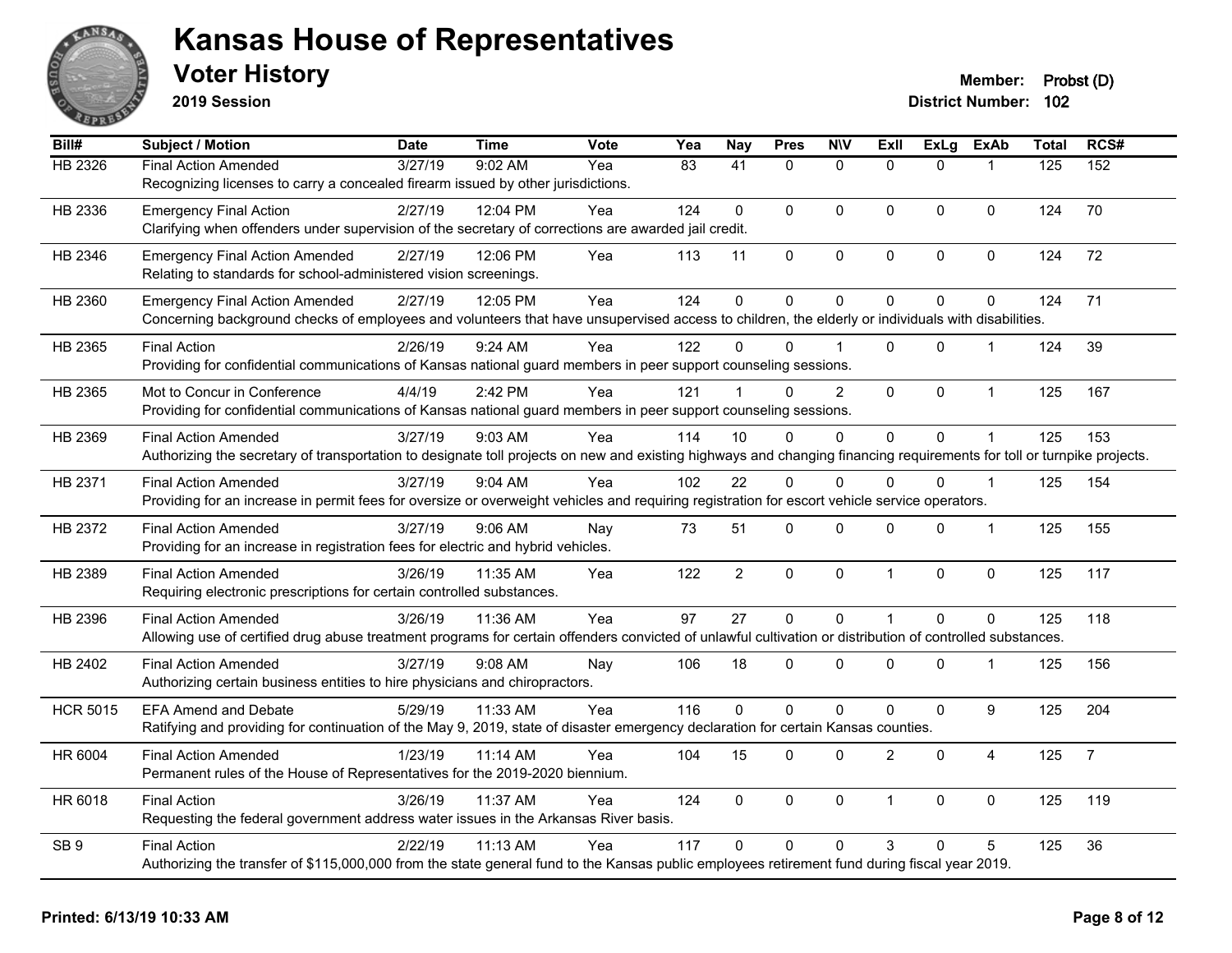

**2019 Session**

| Bill#        | Subject / Motion                                                                                                                                                                                                                                                                                                                                                                                                                                                                                                                                                                                                                                                                                                                                                                                                                                                                                                                                                                                                                                                                                                                                                                                     | <b>Date</b> | <b>Time</b> | Vote | Yea | <b>Nay</b>   | <b>Pres</b>  | <b>NIV</b>   | ExII         | <b>ExLg</b>  | <b>ExAb</b>    | Total | RCS# |
|--------------|------------------------------------------------------------------------------------------------------------------------------------------------------------------------------------------------------------------------------------------------------------------------------------------------------------------------------------------------------------------------------------------------------------------------------------------------------------------------------------------------------------------------------------------------------------------------------------------------------------------------------------------------------------------------------------------------------------------------------------------------------------------------------------------------------------------------------------------------------------------------------------------------------------------------------------------------------------------------------------------------------------------------------------------------------------------------------------------------------------------------------------------------------------------------------------------------------|-------------|-------------|------|-----|--------------|--------------|--------------|--------------|--------------|----------------|-------|------|
| <b>SB 15</b> | <b>Final Action Amended</b>                                                                                                                                                                                                                                                                                                                                                                                                                                                                                                                                                                                                                                                                                                                                                                                                                                                                                                                                                                                                                                                                                                                                                                          | 3/26/19     | 11:39 AM    | Yea  | 124 | $\Omega$     | $\Omega$     | $\mathbf{0}$ | $\mathbf{1}$ | $\Omega$     | $\mathbf{0}$   | 125   | 120  |
|              | Amending the definition of "service-connected" in the Kansas police and firemen's retirement system.                                                                                                                                                                                                                                                                                                                                                                                                                                                                                                                                                                                                                                                                                                                                                                                                                                                                                                                                                                                                                                                                                                 |             |             |      |     |              |              |              |              |              |                |       |      |
| <b>SB 15</b> | Motion to adopt CCR                                                                                                                                                                                                                                                                                                                                                                                                                                                                                                                                                                                                                                                                                                                                                                                                                                                                                                                                                                                                                                                                                                                                                                                  | 4/4/19      | 2:45 PM     | Yea  | 122 |              | $\mathbf 0$  |              | 0            | $\Omega$     |                | 125   | 168  |
|              | Amending public health provisions relating to behavioral sciences regulatory board professional licensure, naturopathic doctor scope of practice and adult care home<br>licensure and receivership.                                                                                                                                                                                                                                                                                                                                                                                                                                                                                                                                                                                                                                                                                                                                                                                                                                                                                                                                                                                                  |             |             |      |     |              |              |              |              |              |                |       |      |
| <b>SB 16</b> | Final Action Sub Bill                                                                                                                                                                                                                                                                                                                                                                                                                                                                                                                                                                                                                                                                                                                                                                                                                                                                                                                                                                                                                                                                                                                                                                                | 3/26/19     | 11:57 AM    | Nay  | 63  | 61           | $\mathbf 0$  | $\Omega$     | 1            | $\Omega$     | $\mathbf 0$    | 125   | 121  |
|              | House Substitute for SB 16 by Committee on K-12 Education Budget - Making appropriations for the department of education for FY 2020 and FY 2021 in response to<br>litigation; increasing BASE aid for certain school years; and other amendments related to education.                                                                                                                                                                                                                                                                                                                                                                                                                                                                                                                                                                                                                                                                                                                                                                                                                                                                                                                              |             |             |      |     |              |              |              |              |              |                |       |      |
| <b>SB 16</b> | Motion to adopt CCR                                                                                                                                                                                                                                                                                                                                                                                                                                                                                                                                                                                                                                                                                                                                                                                                                                                                                                                                                                                                                                                                                                                                                                                  | 4/4/19      | 3:43 PM     | Yea  | 76  | 47           | $\Omega$     |              | $\mathbf{0}$ | $\Omega$     | $\overline{1}$ | 125   | 170  |
|              | House Substitute for SB 16 by Committee on K-12 Education Budget - Making appropriations for the department of education for FY 2020 and FY 2021 in response to<br>litigation; increasing BASE aid for certain school years; and other amendments related to education.                                                                                                                                                                                                                                                                                                                                                                                                                                                                                                                                                                                                                                                                                                                                                                                                                                                                                                                              |             |             |      |     |              |              |              |              |              |                |       |      |
| <b>SB 17</b> | <b>Final Action</b>                                                                                                                                                                                                                                                                                                                                                                                                                                                                                                                                                                                                                                                                                                                                                                                                                                                                                                                                                                                                                                                                                                                                                                                  | 3/13/19     | 11:23 AM    | Yea  | 101 | 22           | $\mathbf 0$  | 0            | $\Omega$     | 0            | $\mathbf{1}$   | 124   | 85   |
|              | Requiring class M driver's licenses when operating a motorcycle registered under a temporary permit.                                                                                                                                                                                                                                                                                                                                                                                                                                                                                                                                                                                                                                                                                                                                                                                                                                                                                                                                                                                                                                                                                                 |             |             |      |     |              |              |              |              |              |                |       |      |
| <b>SB 18</b> | <b>Final Action Amended</b>                                                                                                                                                                                                                                                                                                                                                                                                                                                                                                                                                                                                                                                                                                                                                                                                                                                                                                                                                                                                                                                                                                                                                                          | 3/26/19     | 11:59 AM    | Yea  | 124 | $\Omega$     | $\Omega$     | $\mathbf 0$  | $\mathbf{1}$ | $\mathbf{0}$ | $\mathbf{0}$   | 125   | 122  |
|              | Providing a process for the attorney general to enter into diversion agreements.                                                                                                                                                                                                                                                                                                                                                                                                                                                                                                                                                                                                                                                                                                                                                                                                                                                                                                                                                                                                                                                                                                                     |             |             |      |     |              |              |              |              |              |                |       |      |
| <b>SB 18</b> | Motion to adopt CCR                                                                                                                                                                                                                                                                                                                                                                                                                                                                                                                                                                                                                                                                                                                                                                                                                                                                                                                                                                                                                                                                                                                                                                                  | 4/5/19      | 10:33 AM    | Yea  | 123 | $\mathbf{0}$ | 0            | $\mathbf 0$  | $\Omega$     | $\Omega$     | $\overline{2}$ | 125   | 171  |
|              | Providing a process for the attorney general to enter into diversion agreements; authorizing certain entities to access a criminal defendant's presentence investigation<br>report; amending the crime of counterfeiting currency; clarifying the definition of comparable offense under the Kansas criminal code, the timing of claiming error on<br>appeal, and the grounds for a motion to correct an illegal sentence; allowing use of certified drug abuse treatment programs for certain offenders convicted of unlawful<br>cultivation or distribution of controlled substances; amending available sanctions for violation of condition of postrelease supervision; increasing criminal penalties for<br>abuse of a child and involuntary manslaughter when the victim is under 6 years of age and making a presumption of unfitness against any parent convicted of either<br>crime; exempting certain victims from being considered an aggressor or participant as a mitigating factor when considering a departure sentence; requiring law<br>enforcement officers to provide information about timing of release from custody when an arrest is made following a domestic violence call. |             |             |      |     |              |              |              |              |              |                |       |      |
| <b>SB 20</b> | <b>Final Action Amended</b><br>Extending the judicial branch surcharge to fund the costs of non-judicial personnel.                                                                                                                                                                                                                                                                                                                                                                                                                                                                                                                                                                                                                                                                                                                                                                                                                                                                                                                                                                                                                                                                                  | 3/26/19     | 12:00 PM    | Yea  | 118 | 6            | 0            | $\Omega$     |              | $\Omega$     | $\Omega$       | 125   | 123  |
| <b>SB 20</b> | Motion to adopt CCR                                                                                                                                                                                                                                                                                                                                                                                                                                                                                                                                                                                                                                                                                                                                                                                                                                                                                                                                                                                                                                                                                                                                                                                  | 4/4/19      | 2:49 PM     | Yea  | 120 | $\mathbf{3}$ | $\mathbf 0$  | 1            | $\mathbf 0$  | $\Omega$     | $\mathbf{1}$   | 125   | 169  |
|              | Extending the judicial branch surcharge to fund the costs of non-judicial personnel; extending recognition of tribal court judgments pursuant to supreme court rules.                                                                                                                                                                                                                                                                                                                                                                                                                                                                                                                                                                                                                                                                                                                                                                                                                                                                                                                                                                                                                                |             |             |      |     |              |              |              |              |              |                |       |      |
| SB 22        | <b>Final Action Amended</b>                                                                                                                                                                                                                                                                                                                                                                                                                                                                                                                                                                                                                                                                                                                                                                                                                                                                                                                                                                                                                                                                                                                                                                          | 3/8/19      | 8:46 AM     | Nay  | 76  | 43           | 0            | $\Omega$     |              |              |                | 124   | 79   |
|              | Kansas itemized deductions, election, providing for deferred foreign income, global intangible low-taxed income, business interest, capital contributions and FDIC<br>premiums income tax modifications; sales and compensating use tax, imposition of tax, nexus, remote sellers, marketplace facilitators, rate of tax on food and food<br>ingredients.                                                                                                                                                                                                                                                                                                                                                                                                                                                                                                                                                                                                                                                                                                                                                                                                                                            |             |             |      |     |              |              |              |              |              |                |       |      |
| <b>SB 25</b> | <b>Final Action Sub Bill</b>                                                                                                                                                                                                                                                                                                                                                                                                                                                                                                                                                                                                                                                                                                                                                                                                                                                                                                                                                                                                                                                                                                                                                                         | 3/26/19     | 12:04 PM    | Nay  | 99  | 25           | $\mathbf{0}$ | $\Omega$     | $\mathbf{1}$ | $\Omega$     | $\Omega$       | 125   | 124  |
|              | House Substitute for SB 25 by Committee on Appropriations - Appropriations for FY 2019, FY 2020, FY 2021 and FY 2022 for various sate agencies.                                                                                                                                                                                                                                                                                                                                                                                                                                                                                                                                                                                                                                                                                                                                                                                                                                                                                                                                                                                                                                                      |             |             |      |     |              |              |              |              |              |                |       |      |
| <b>SB 25</b> | Motion to Adopt CCR                                                                                                                                                                                                                                                                                                                                                                                                                                                                                                                                                                                                                                                                                                                                                                                                                                                                                                                                                                                                                                                                                                                                                                                  | 5/3/19      | 10:30 PM    | Nay  | 42  | 81           | 0            |              | $\Omega$     | $\Omega$     |                | 125   | 194  |
|              | House Substitute for SB 25 by Committee on Appropriations - Appropriations for FY 2019, FY 2020, FY 2021 and FY 2022 for various sate agencies.                                                                                                                                                                                                                                                                                                                                                                                                                                                                                                                                                                                                                                                                                                                                                                                                                                                                                                                                                                                                                                                      |             |             |      |     |              |              |              |              |              |                |       |      |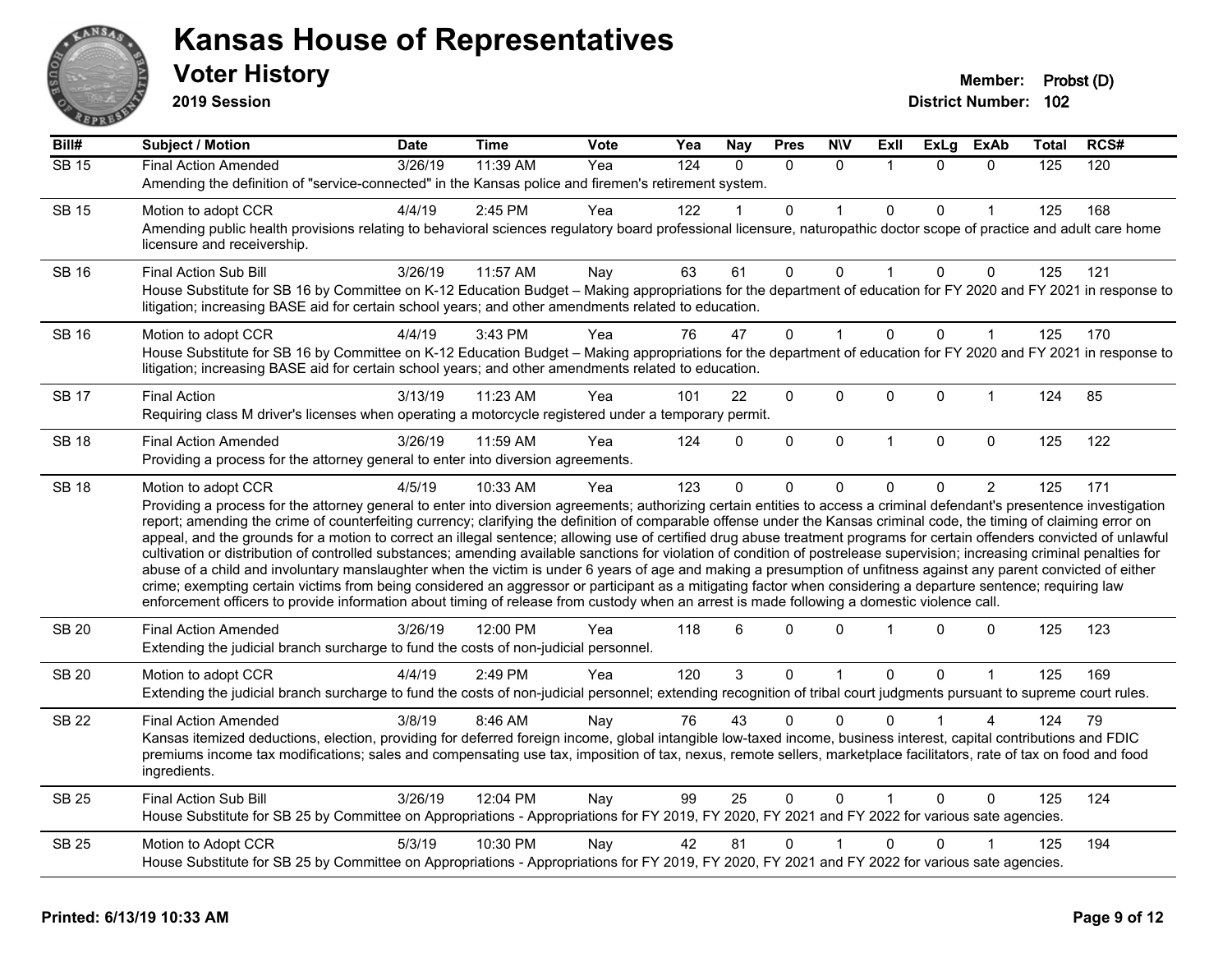

**2019 Session**

**Voter History Member: Probst (D)** 

| Bill#        | Subject / Motion                                                                                                                                                               | <b>Date</b> | <b>Time</b> | Vote | Yea | <b>Nay</b>     | <b>Pres</b> | <b>NIV</b>       | Exll         | <b>ExLg</b> | <b>ExAb</b>    | Total            | RCS# |
|--------------|--------------------------------------------------------------------------------------------------------------------------------------------------------------------------------|-------------|-------------|------|-----|----------------|-------------|------------------|--------------|-------------|----------------|------------------|------|
| <b>SB 25</b> | Motion to adopt CCR                                                                                                                                                            | 5/4/19      | 8:50 PM     | Nay  | 79  | 45             | $\Omega$    | $\mathbf{0}$     | $\Omega$     | $\Omega$    |                | $\overline{125}$ | 195  |
|              | House Substitute for SB 25 by Committee on Appropriations - Appropriations for FY 2019, FY 2020, FY 2021 and FY 2022 for various sate agencies.                                |             |             |      |     |                |             |                  |              |             |                |                  |      |
| <b>SB 25</b> | Consideration of Veto                                                                                                                                                          | 5/29/19     | $1:35$ PM   | Nay  | 86  | 30             | 0           | $\mathbf 0$      | 0            | 0           | 9              | 125              | 206  |
|              | House Substitute for SB 25 by Committee on Appropriations - Appropriations for FY 2019, FY 2020, FY 2021 and FY 2022 for various sate agencies.                                |             |             |      |     |                |             |                  |              |             |                |                  |      |
| <b>SB 28</b> | <b>Final Action Amended</b>                                                                                                                                                    | 3/26/19     | 12:05 PM    | Yea  | 123 | $\mathbf{1}$   | 0           | $\mathbf 0$      | 1            | 0           | $\mathbf 0$    | 125              | 125  |
|              | Updating the expiration date of risk-based capital instructions.                                                                                                               |             |             |      |     |                |             |                  |              |             |                |                  |      |
| <b>SB 28</b> | Motion to adopt CCR                                                                                                                                                            | 5/5/19      | 12:16 AM    | Yea  | 87  | 36             | $\mathbf 0$ | $\overline{2}$   | $\Omega$     | $\Omega$    | $\Omega$       | 125              | 199  |
|              | Creating an affirmative defense to the crime of possession of a controlled substance for possession of certain medical treatments; amending podiatrist qualifications.         |             |             |      |     |                |             |                  |              |             |                |                  |      |
| <b>SB 39</b> | <b>Final Action</b>                                                                                                                                                            | 3/13/19     | 11:24 AM    | Yea  | 122 | $\mathbf{1}$   | 0           | $\mathbf 0$      | $\Omega$     | 0           | $\mathbf{1}$   | 124              | 86   |
|              | Compensation for warranty services under the vehicle dealers and manufacturers licensing act.                                                                                  |             |             |      |     |                |             |                  |              |             |                |                  |      |
|              |                                                                                                                                                                                |             |             |      |     |                |             |                  |              |             |                |                  |      |
| <b>SB 40</b> | <b>Final Action</b><br>Removing expired warning provision for approach of an emergency vehicle traffic violation.                                                              | 3/20/19     | 11:28 AM    | Yea  | 123 | $\mathbf 0$    | $\mathbf 0$ | $\pmb{0}$        | $\mathbf 0$  | 0           | $\overline{2}$ | 125              | 89   |
|              |                                                                                                                                                                                |             |             |      |     |                |             |                  |              |             |                |                  |      |
| <b>SB 41</b> | <b>Final Action</b>                                                                                                                                                            | 3/20/19     | 11:36 AM    | Yea  | 109 | 14             | 0           | $\mathbf 0$      | 0            | 0           | $\overline{2}$ | 125              | 90   |
|              | Clarifying that a violation of the statute requiring seat belt use is a traffic infraction.                                                                                    |             |             |      |     |                |             |                  |              |             |                |                  |      |
| <b>SB 53</b> | <b>Final Action Amended</b>                                                                                                                                                    | 3/26/19     | 12:07 PM    | Yea  | 88  | 36             | 0           | $\pmb{0}$        | $\mathbf{1}$ | 0           | $\pmb{0}$      | 125              | 126  |
|              | Designating the official red and white wine grapes of Kansas.                                                                                                                  |             |             |      |     |                |             |                  |              |             |                |                  |      |
| <b>SB 53</b> | Motion to adopt CCR                                                                                                                                                            | 5/5/19      | 12:20 AM    | Yea  | 123 | $\mathbf 0$    | $\pmb{0}$   | $\boldsymbol{2}$ | $\mathbf 0$  | 0           | $\pmb{0}$      | 125              | 200  |
|              | Updating certain emergency medical services-related statutes.                                                                                                                  |             |             |      |     |                |             |                  |              |             |                |                  |      |
| <b>SB 59</b> | <b>Final Action</b>                                                                                                                                                            | 3/20/19     | 11:38 AM    | Yea  | 115 | 8              | 0           | $\pmb{0}$        | $\Omega$     | 0           | $\overline{2}$ | 125              | 91   |
|              | Eudora community library district act.                                                                                                                                         |             |             |      |     |                |             |                  |              |             |                |                  |      |
| SB 60        | <b>Final Action</b>                                                                                                                                                            | 3/26/19     | 12:08 PM    | Yea  | 107 | 17             | $\mathbf 0$ | $\mathbf 0$      | $\mathbf{1}$ | 0           | $\pmb{0}$      | 125              | 127  |
|              | Amending Kansas real estate commission licensing provisions for brokers and sales persons.                                                                                     |             |             |      |     |                |             |                  |              |             |                |                  |      |
| SB 63        | <b>Final Action Amended</b>                                                                                                                                                    | 3/26/19     | 12:09 PM    | Yea  | 124 | $\mathbf 0$    | $\mathbf 0$ | $\pmb{0}$        | $\mathbf{1}$ | 0           | $\mathbf 0$    | 125              | 128  |
|              | Allowing cities to authorize the use of transportation network company signs in vehicles.                                                                                      |             |             |      |     |                |             |                  |              |             |                |                  |      |
| SB 63        | Motion to adopt CCR                                                                                                                                                            | 4/5/19      | 3:31 PM     | Yea  | 101 | 20             | $\mathbf 0$ | $\mathbf 0$      | $\Omega$     | $\Omega$    | $\overline{A}$ | 125              | 184  |
|              | Allowing lighting devices in transportation network company vehicles; regulating the operation of electric-assisted scooters; allowing for the installation of certain light   |             |             |      |     |                |             |                  |              |             |                |                  |      |
|              | screening material on windshields; allowing all-terrain and work-site utility vehicles to operate on a federal or state highway; requiring vehicles to stop for on-track train |             |             |      |     |                |             |                  |              |             |                |                  |      |
|              | equipment                                                                                                                                                                      |             |             |      |     |                |             |                  |              |             |                |                  |      |
| SB 66        | <b>Final Action Amended</b>                                                                                                                                                    | 3/26/19     | 12:10 PM    | Yea  | 123 | $\overline{1}$ | $\mathbf 0$ | $\pmb{0}$        | $\mathbf{1}$ | $\Omega$    | $\mathbf 0$    | 125              | 129  |
|              | Exempting certain domestic insurers from filing enterprise risk reports.                                                                                                       |             |             |      |     |                |             |                  |              |             |                |                  |      |
| <b>SB 67</b> | <b>Final Action Amended</b>                                                                                                                                                    | 3/26/19     | 12:11 PM    | Yea  | 124 | $\Omega$       | 0           | $\mathbf 0$      | $\mathbf{1}$ | $\mathbf 0$ | $\mathbf 0$    | 125              | 130  |
|              | Requiring notification to patients that the effects of a medication abortion may be reversible.                                                                                |             |             |      |     |                |             |                  |              |             |                |                  |      |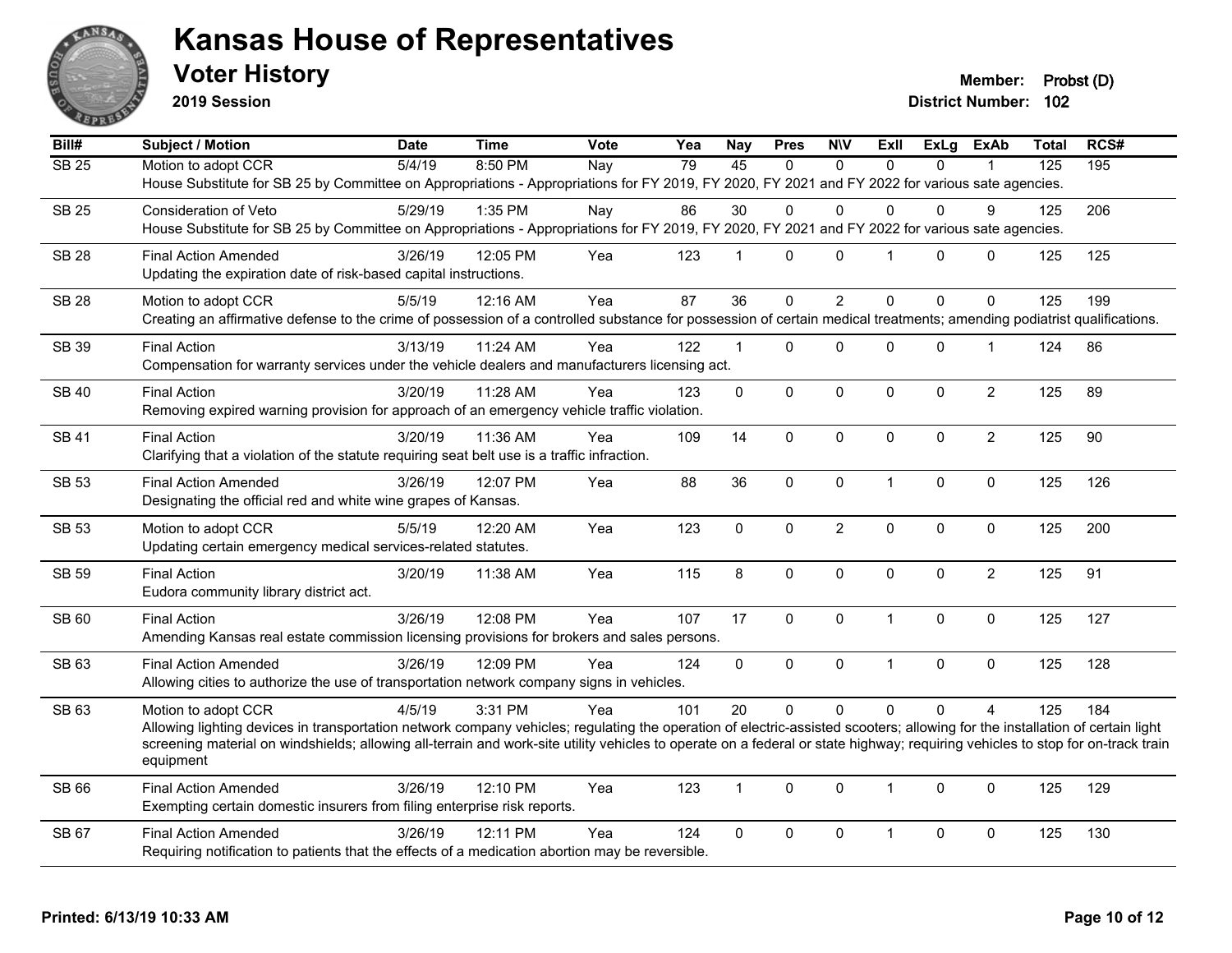

**2019 Session**

| Bill#         | Subject / Motion                                                                                                                                                          | <b>Date</b> | <b>Time</b> | Vote | Yea | <b>Nay</b>     | <b>Pres</b>  | <b>NIV</b>   | ExII           | <b>ExLg</b> | <b>ExAb</b>    | <b>Total</b>     | RCS# |
|---------------|---------------------------------------------------------------------------------------------------------------------------------------------------------------------------|-------------|-------------|------|-----|----------------|--------------|--------------|----------------|-------------|----------------|------------------|------|
| <b>SB 67</b>  | Motion to adopt CCR                                                                                                                                                       | 4/5/19      | 5:24 PM     | Nay  | 85  | 35             | $\Omega$     | $\mathbf{0}$ | $\Omega$       | $\Omega$    | 5              | $\overline{125}$ | 188  |
|               | Requiring notification to patients that the effects of a medication abortion may be reversible.                                                                           |             |             |      |     |                |              |              |                |             |                |                  |      |
| <b>SB 67</b>  | Consideration of Veto                                                                                                                                                     | 5/1/19      | 1:02 PM     | Nay  | 82  | 43             | $\Omega$     | 0            | $\mathbf{0}$   | $\Omega$    | $\mathbf{0}$   | 125              | 190  |
|               | Requiring notification to patients that the effects of a medication abortion may be reversible.                                                                           |             |             |      |     |                |              |              |                |             |                |                  |      |
| SB 68         | <b>Final Action</b>                                                                                                                                                       | 3/26/19     | 12:13 PM    | Yea  | 112 | 12             | 0            | 0            | 1              | 0           | $\mathbf 0$    | 125              | 131  |
|               | Prohibiting cities from requiring a valid contract franchise ordinance for the provision of wireless telecommunications services.                                         |             |             |      |     |                |              |              |                |             |                |                  |      |
| SB 69         | <b>Final Action Amended</b>                                                                                                                                               | 3/26/19     | 12:15 PM    | Yea  | 117 | 7              | $\mathbf{0}$ | $\Omega$     | 1              | $\Omega$    | $\mathbf 0$    | 125              | 132  |
|               | Substitute for SB 69 by Committee on Utilities - Requiring an electric rate study of certain electric utilities.                                                          |             |             |      |     |                |              |              |                |             |                |                  |      |
| <b>SB 70</b>  | <b>Final Action Amended</b>                                                                                                                                               | 3/27/19     | 9:09 AM     | Yea  | 119 | 5              | $\mathbf 0$  | 0            | $\mathbf 0$    | 0           | $\mathbf{1}$   | 125              | 157  |
|               | Allowing for temporary permits for the selling and serving of alcoholic liquor.                                                                                           |             |             |      |     |                |              |              |                |             |                |                  |      |
| <b>SB70</b>   | Motion to adopt CCR                                                                                                                                                       | 4/5/19      | 11:02 AM    | Yea  | 119 | $\overline{4}$ | $\Omega$     | $\Omega$     | $\Omega$       | $\Omega$    | $\overline{2}$ | 125              | 173  |
|               | Alcoholic liquor amendments relating to temporary permits, delivery of alcoholic liquors to consumers, common consumption areas and producer permits.                     |             |             |      |     |                |              |              |                |             |                |                  |      |
| <b>SB71</b>   | <b>Final Action</b>                                                                                                                                                       | 3/26/19     | 12:16 PM    | Yea  | 123 |                | $\Omega$     | $\Omega$     | $\overline{1}$ | $\Omega$    | $\Omega$       | 125              | 133  |
|               | Eliminating the expiration of the postsecondary technical education authority and requiring a report to the legislature.                                                  |             |             |      |     |                |              |              |                |             |                |                  |      |
| <b>SB 77</b>  | <b>Final Action Amended</b>                                                                                                                                               | 3/26/19     | 12:17 PM    | Yea  | 124 | $\Omega$       | $\Omega$     | $\Omega$     |                | $\Omega$    | $\mathbf 0$    | 125              | 134  |
|               | Requiring the department for children and families to offer services to children with problem sexual behavior and to such child's family.                                 |             |             |      |     |                |              |              |                |             |                |                  |      |
| <b>SB78</b>   | <b>Final Action Amended</b>                                                                                                                                               | 3/26/19     | 12:18 PM    | Yea  | 123 |                | $\Omega$     | $\Omega$     |                | $\Omega$    | $\Omega$       | 125              | 135  |
|               | Regulating assignment of rights or benefits to a residential contractor under a property and casualty insurance policy insuring residential real estate.                  |             |             |      |     |                |              |              |                |             |                |                  |      |
| <b>SB78</b>   | Motion to Adopt CCR                                                                                                                                                       | 4/5/19      | 10:50 AM    | Yea  | 100 | 23             | $\Omega$     | $\Omega$     | 0              | 0           | $\overline{2}$ | 125              | 172  |
|               | Regulating assignment of rights or benefits to a residential contractor under a property and casualty insurance policy insuring residential real estate; enacting housing |             |             |      |     |                |              |              |                |             |                |                  |      |
|               | protections for victims of domestic violence, sexual assault, human trafficking or stalking.                                                                              |             |             |      |     |                |              |              |                |             |                |                  |      |
| <b>SB 82</b>  | <b>Final Action</b>                                                                                                                                                       | 3/26/19     | 12:19 PM    | Yea  | 124 | $\mathbf 0$    | 0            | $\pmb{0}$    | $\overline{1}$ | 0           | $\mathbf 0$    | 125              | 136  |
|               | Updating the state banking code.                                                                                                                                          |             |             |      |     |                |              |              |                |             |                |                  |      |
| <b>SB 90</b>  | <b>Final Action</b>                                                                                                                                                       | 3/26/19     | 12:20 PM    | Yea  | 122 | $\overline{2}$ | $\Omega$     | $\Omega$     | $\overline{1}$ | $\Omega$    | $\Omega$       | 125              | 137  |
|               | Extending the tax credit under the center for entrepreneurship act to financial institutions and increasing the annual tax credit limit for all contributors.             |             |             |      |     |                |              |              |                |             |                |                  |      |
| <b>SB 94</b>  | <b>Final Action</b>                                                                                                                                                       | 3/26/19     | 12:22 PM    | Yea  | 120 | 4              | 0            | 0            | $\overline{1}$ | 0           | $\mathbf{0}$   | 125              | 138  |
|               | Establishing a minimum course duration for motor vehicle accident prevention courses.                                                                                     |             |             |      |     |                |              |              |                |             |                |                  |      |
| <b>SB 97</b>  | <b>Final Action</b>                                                                                                                                                       | 3/26/19     | 12:23 PM    | Yea  | 124 | $\mathbf{0}$   | $\mathbf{0}$ | $\Omega$     | $\overline{1}$ | $\mathbf 0$ | $\mathbf{0}$   | 125              | 139  |
|               | Division of vehicles registering fleet vehicles.                                                                                                                          |             |             |      |     |                |              |              |                |             |                |                  |      |
| <b>SB 105</b> | <b>Final Action</b>                                                                                                                                                       | 3/25/19     | 10:33 AM    | Yea  | 124 | $\mathbf{0}$   | $\Omega$     | $\Omega$     | $\overline{1}$ | $\Omega$    | $\mathbf{0}$   | 125              | 103  |
|               | Elections; cities; date for taking office.                                                                                                                                |             |             |      |     |                |              |              |                |             |                |                  |      |